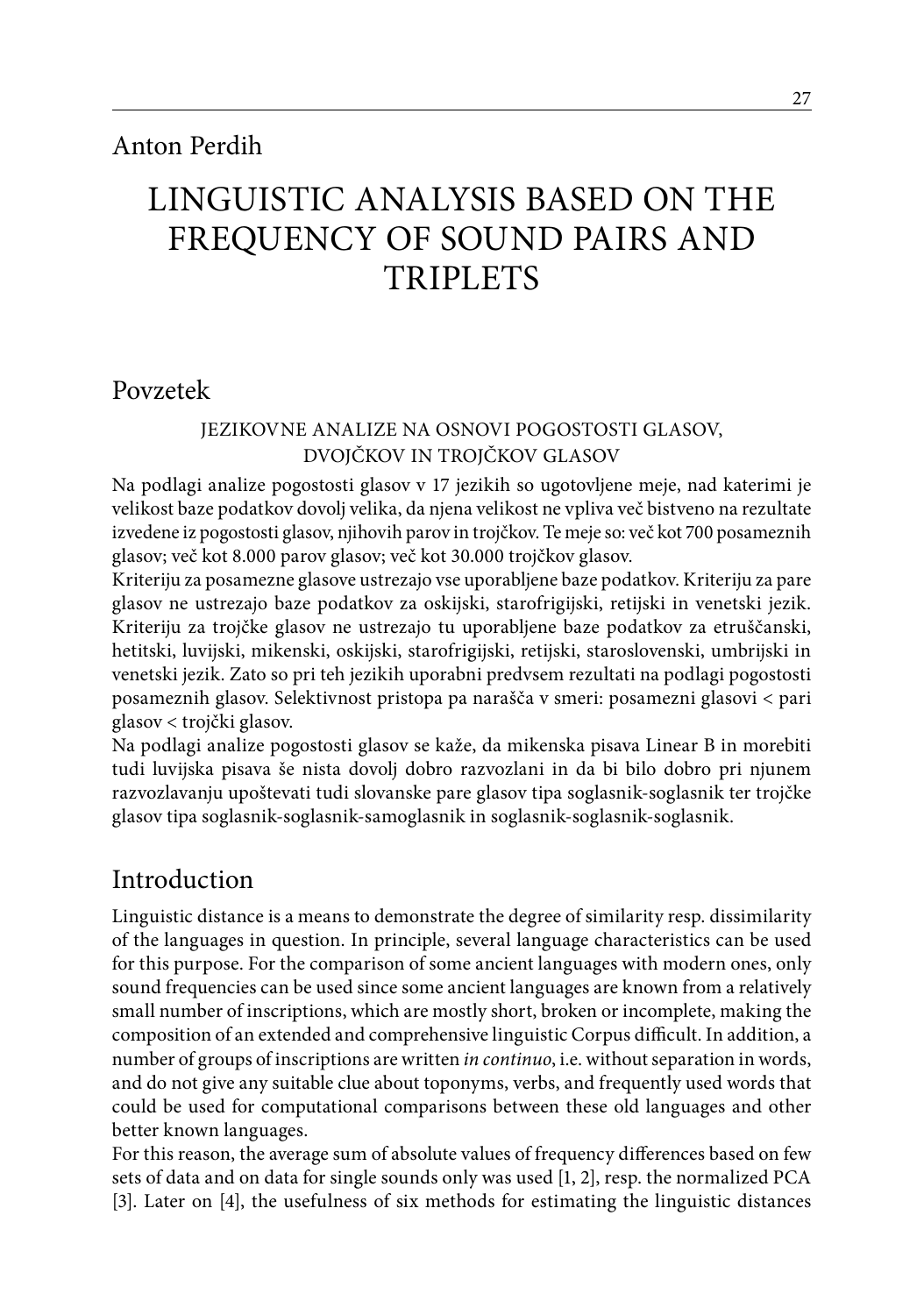between 17 mostly ancient languages based on sound frequencies was demonstrated, not only on particular sounds, but also on sound pairs and triplets. The tested methods were: Principal Component Analysis (PCA), the sum of absolute values of frequency differences (SuD), the root-of-sum-of-square frequency differences (SuS), the correlation coefficient (R), the Fisher ratio (F), and the standard error of estimation (STE). This study [4] gave rise to a disturbing result, as well. Namely, the language distances estimated on the basis of frequency of sound pairs and especially on sound triplets gave different results than those based on frequency of single sounds. One obvious reason for this is the following. Among the languages, which are written *in continuo* and with no fixed word separation rules, there may be counted, depending on the choice of division of the continuous text into words, also too few or too many sound pairs resp. triplets. So the results based on counting sound pairs resp. triplets must be expected to be less plausible than those based on counting single signs.

In present paper, the validity of previous [4] results is tested from other points of view, including the dependence on the size of the database.

# Data and methods

The sound frequency data of languages Bq, Cs, Es, Et, Fi, Gr, Hi, La, Lu, My, Os, Ph, Rt, Sl, Um, Ve, and Vz, are used as prepared for a previous study [3]. The meaning of these abbreviations is presented in Table 1 taken from ref. [3], where also the data about the number of characters, their pairs and triplets are presented. Some of these languages are studied in different reading variants, marked EtB, EtT, LaC, LaS, PhA, PhT, RtB, RtT, RtV, VeB, VeT, or VeV. The third character in these combinations indicates the following, cf. [3] for detailed references:

A in PhA – the reading according to A. Ambrozic is applied to all considered inscriptions by A. Perdih;

B in EtB, RtB, VeB – the reading according to M. Bor is applied to all considered inscriptions by A. Perdih;

C in LaC – classical reading of Latin;

S in LaS – semiclassical reading of Latin;

T in EtT, PhT, RtT, VeT – the reading according to western mainstream scholars is prepared by G. Tomezzoli;

V in RtV and VeV – the reading by V. Vodopivec.

These languages as such are marked as Et, La, Ph, Rt, or Ve.

As the regression quality indicator the correlation coefficient R is used.

For the purpose of this paper, there are considered all sound pairs and triplets, regardless whether they are syllables or not. They are divided into several groups by the number of vowels (v) and */* or consonants (c). The sound pairs are divided into groups: vowel-vowel marked as (vv), vowel-consonant marked as (vc), consonant-vowel marked (cv), and conconant-consonant marked (cc). Marking of sound triplets is analogous.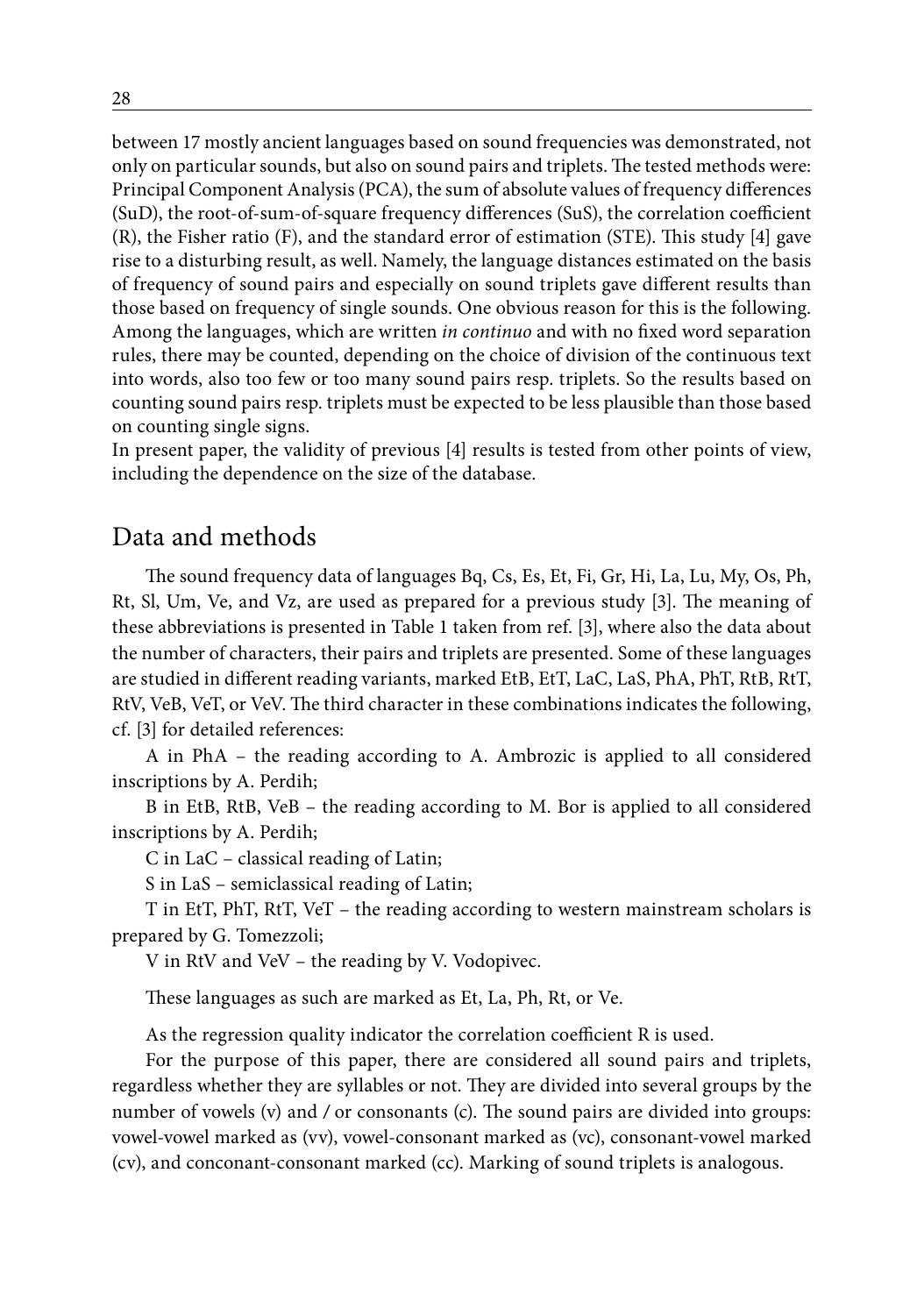|                     |                 | Number of countable sounds |         |          |  |  |  |
|---------------------|-----------------|----------------------------|---------|----------|--|--|--|
| Language Database   | Abbreviation    | single                     | pairs   | triplets |  |  |  |
| Basque              | Bq              | 160.177                    | 130.866 | 101.577  |  |  |  |
| Old Church Slavonic | Cs              | 458.319                    | 362.444 | 278.990  |  |  |  |
| Estonian            | Es              | 90.742                     | 76.108  | 61.485   |  |  |  |
| Etruscan            | EtB, EtT        | 30.421                     | 24.227  | 18.445   |  |  |  |
| Finnic              | Fi              | 449.075                    | 381.686 | 314.298  |  |  |  |
| Greek               | Gr              | 117.109                    | 93.503  | 71.502   |  |  |  |
| Hittite             | Hi              | 14.001                     | 11.509  | 9.025    |  |  |  |
| Latin Classic       | LaC             | 1.029.312                  | 848.168 | 667.718  |  |  |  |
| Latin Semiclassic   | LaS             | 1.019.977                  | 838.833 | 658.383  |  |  |  |
| Luvian              | Lu              | 32.626                     | 27.254  | 21.942   |  |  |  |
| Mycenean            | My              | 26.330                     | 22.474  | 18.618   |  |  |  |
| Oscan               | $\overline{Os}$ | 3.057                      | 2.418   | 1.841    |  |  |  |
| Old Phrygian        | PhA             | 2.290                      | 1.698   | 1.172    |  |  |  |
| Old Phrygian        | PhT             | 2.242                      | 1.834   | 1.459    |  |  |  |
| Rhaetic             | RtB             | 2.102                      | 1.719   | 1.394    |  |  |  |
| Rhaetic             | RtT             | 1.948                      | 1.572   | 1.265    |  |  |  |
| Rhaetic             | RtV             | 2.097                      | 1.754   | 1.440    |  |  |  |
| Old Slovene         | <sub>S1</sub>   | 19.834                     | 15.428  | 11.301   |  |  |  |
| Umbrian             | Um              | 25.063                     | 20.657  | 16.288   |  |  |  |
| Venetic             | VeB             | 7.651                      | 6.083   | 4.965    |  |  |  |
| Venetic             | VeT             | 7.427                      | 6.119   | 4.843    |  |  |  |
| Venetic             | VeV             | 7.113                      | 4.855   | 2.993    |  |  |  |
| Venezian            | Vz              | 320.794                    | 234.563 | 153.903  |  |  |  |

**Table 1:** Language abbreviations, number of countable sounds, their pairs and triplets in the Language Databases in [4]

# Results

Sounds, sound pairs and triplets are counted in two different ways. The first way is counting of all observed sounds, sound pairs and triplets. The second way is counting of all different sounds, sound pairs and triplets.

Whereas in the former case all of them are counted wherever they appeare, in the latter case, for example, each of the sound pairs aa, ea, uu is counted only once, regardless of how many times it appears in the database.

### *Number of all observed sounds, sound pairs and triplets*

The number of all observed sounds, sound pairs and triplets is presented in Table 1. Them and their subgroups are presented in Tables 2-4.

In Table 2 can be seen that among all tested languages, except RtT, the number of all vowels resp. consonants exceeds one thousand.

In Table 3 can be seen, however, that the number of observed consonant-consonant sound pairs is quite small in Myceaenan, but also in other ancient languages some sound pair groups do not exceed the number 200.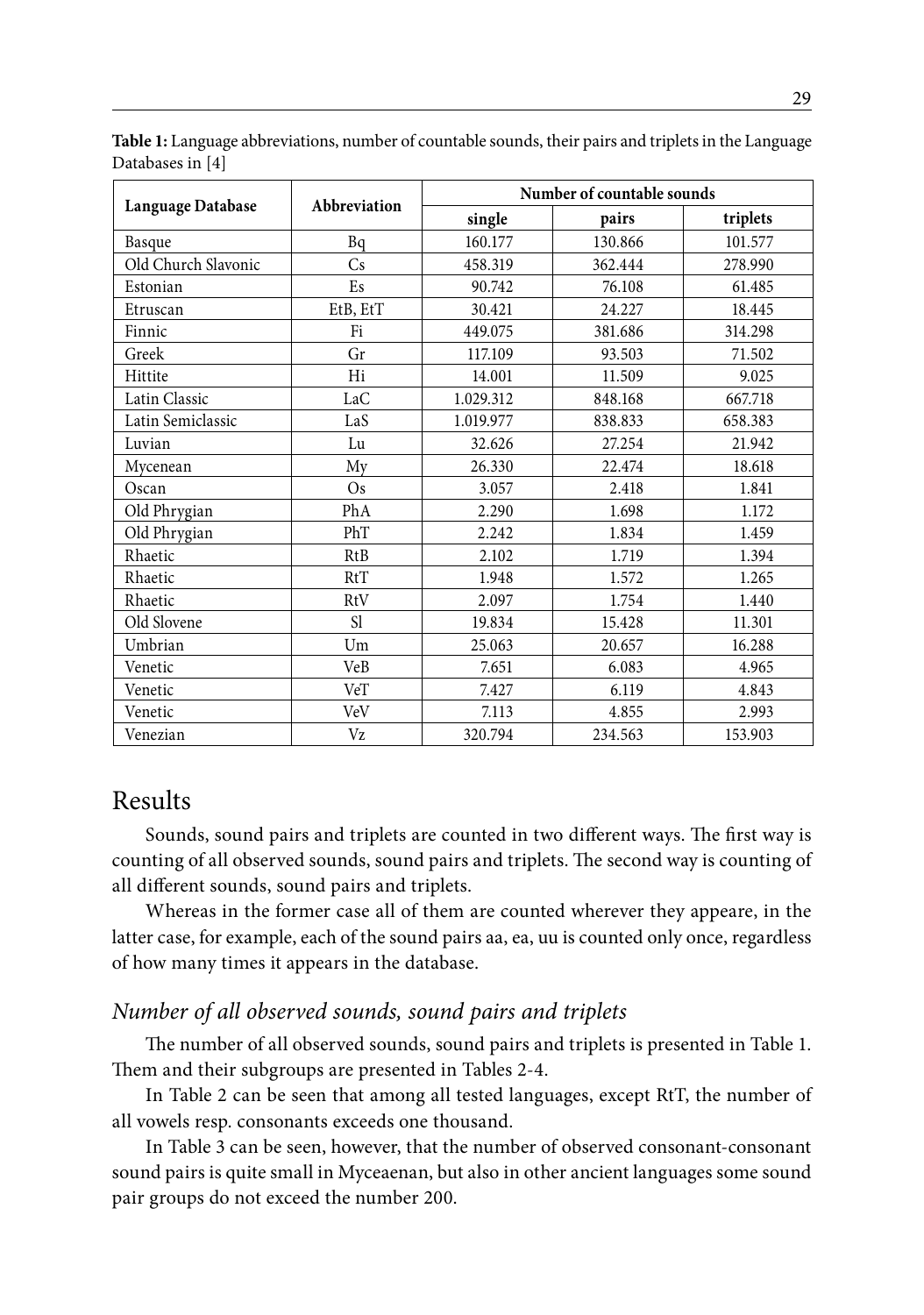| Language      | all     | (v)    | (c)    |
|---------------|---------|--------|--------|
| Bq            | 160177  | 81926  | 78251  |
| Cs            | 458319  | 223434 | 234885 |
| Es            | 90742   | 44009  | 46733  |
| EtB           | 30421   | 14316  | 16105  |
| EtT           | 30421   | 12944  | 17477  |
| Fi            | 449075  | 220624 | 228451 |
| Gr            | 117109  | 60064  | 57045  |
| Hi            | 14001   | 6850   | 7151   |
| LaC           | 1029312 | 485747 | 543565 |
| LaS           | 1019977 | 476000 | 543977 |
| Lu            | 32626   | 17598  | 15028  |
| My            | 26330   | 16571  | 9759   |
| Os            | 3057    | 1362   | 1695   |
| PhA           | 2290    | 1221   | 1069   |
| PhT           | 2242    | 1201   | 1041   |
| RtB           | 2102    | 1084   | 1018   |
| RtT           | 1948    | 1005   | 943    |
| RtV           | 2097    | 1083   | 1014   |
| <sub>S1</sub> | 19834   | 9870   | 9964   |
| Um            | 25063   | 11930  | 13133  |
| VeB           | 7651    | 3801   | 3850   |
| VeT           | 7427    | 3540   | 3887   |
| VeV           | 7113    | 3712   | 3401   |
| Vz            | 320794  | 157117 | 163677 |

**Table 2:** Number of observed particular sounds

(v) – number of observed vowels

(c) – number of observed consonants

**Table 3:** Number of observed sound pairs

| Language  | all    | (vv)  | (vc)   | (cv)   | (cc)  |
|-----------|--------|-------|--------|--------|-------|
| Bq        | 130866 | 11982 | 55632  | 56409  | 6843  |
| <b>Cs</b> | 362444 | 46662 | 104473 | 152257 | 59052 |
| Es        | 76108  | 8267  | 26554  | 33312  | 7975  |
| EtB       | 24227  | 2730  | 8427   | 9874   | 3196  |
| $E$ t $T$ | 24227  | 1366  | 8694   | 10169  | 3998  |
| Fi        | 381686 | 47581 | 131605 | 159495 | 43005 |
| Gr        | 93503  | 12864 | 35897  | 36559  | 8183  |
| Hi        | 11509  | 1448  | 4139   | 4602   | 1320  |
| LaC       | 848168 | 82142 | 331138 | 339264 | 95624 |
| LaS       | 838833 | 72395 | 331138 | 339264 | 96036 |
| Lu        | 27254  | 4141  | 9803   | 11304  | 2006  |
| My        | 22474  | 5383  | 7333   | 9742   | 16    |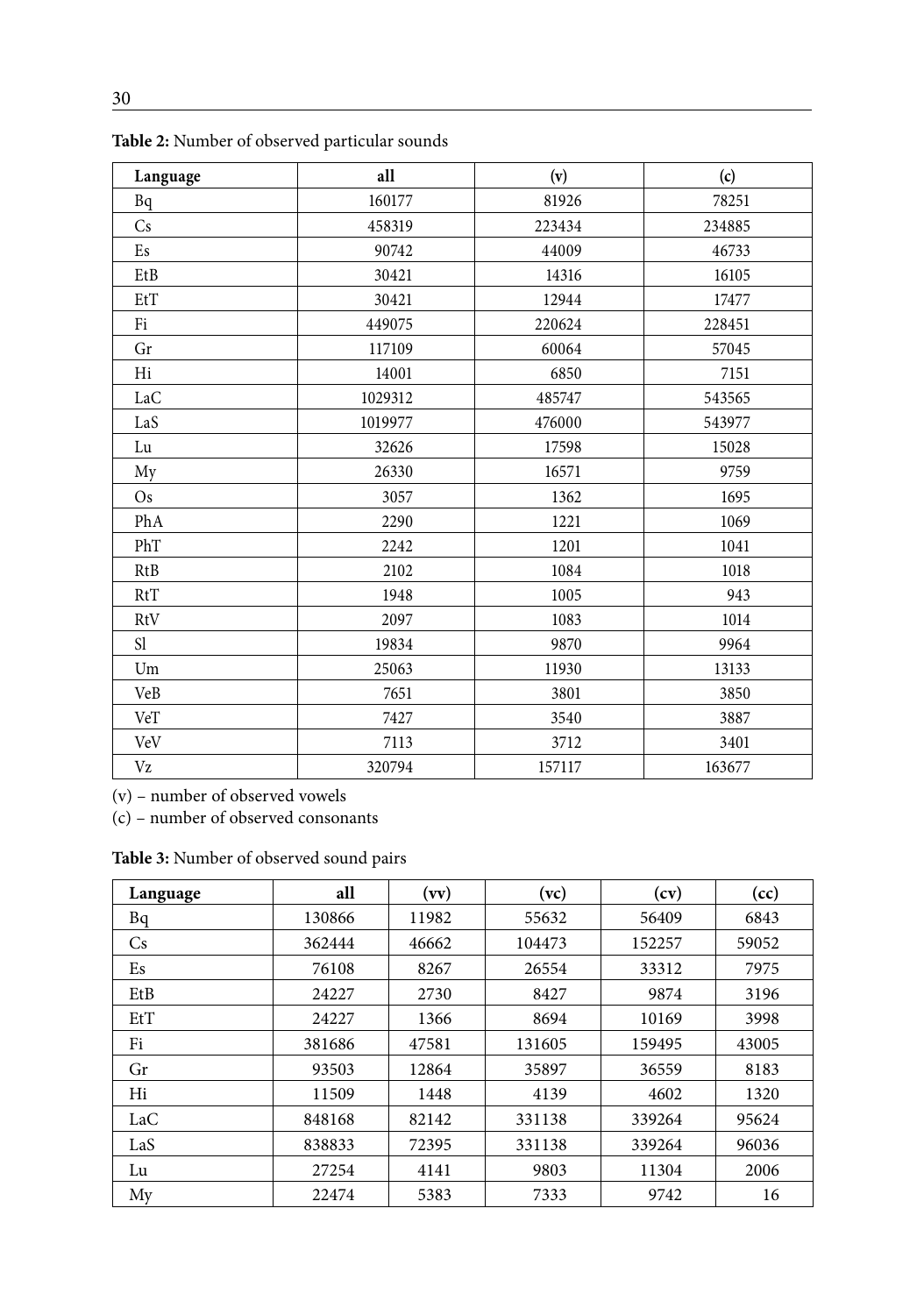| $\rm Os$      | 2418   | 266   | 949   | 899    | 304   |
|---------------|--------|-------|-------|--------|-------|
| PhA           | 1698   | 260   | 647   | 692    | 99    |
| PhT           | 1834   | 276   | 714   | 724    | 120   |
| RtB           | 1719   | 188   | 631   | 748    | 152   |
| RtT           | 1572   | 158   | 585   | 689    | 140   |
| RtV           | 1754   | 202   | 639   | 754    | 159   |
| <sub>S1</sub> | 15428  | 1618  | 5056  | 7130   | 1624  |
| Um            | 20657  | 1920  | 7247  | 8602   | 2888  |
| VeB           | 6119   | 1047  | 1958  | 2271   | 843   |
| VeT           | 6083   | 974   | 1941  | 2133   | 1035  |
| VeV           | 4855   | 763   | 1516  | 2175   | 401   |
| Vz            | 234563 | 13532 | 70448 | 129492 | 21091 |

**Table 4:** Number of observed sound triplets

| Language        | aaa    | <b>VVV</b> | <b>VVC</b> | <b>VCV</b> | vcc   | <b>CVV</b> | ccv   | cvc    | ccc          |
|-----------------|--------|------------|------------|------------|-------|------------|-------|--------|--------------|
| Bq              | 101577 | 648        | 9521       | 33977      | 6749  | 10113      | 6718  | 33808  | 43           |
| Cs              | 278990 | 10409      | 24046      | 64426      | 24004 | 31044      | 44098 | 69100  | 11863        |
| Es              | 61485  | 1200       | 5740       | 14230      | 7773  | 6178       | 6896  | 19277  | 191          |
| EtB             | 18445  | 596        | 1405       | 4107       | 2089  | 1661       | 2136  | 5933   | 518          |
| EtT             | 18445  | 165        | 763        | 3776       | 2629  | 1048       | 2532  | 6804   | 728          |
| Fi              | 314298 | 5587       | 35714      | 63899      | 42014 | 37503      | 41758 | 86835  | 988          |
| Gr              | 71502  | 2202       | 6381       | 18692      | 6387  | 8507       | 7505  | 21522  | 306          |
| Hi              | 9025   | 494        | 802        | 1609       | 1302  | 731        | 1303  | 2767   | 17           |
| LaC             | 667718 | 9833       | 50093      | 155930     | 76745 | 57043      | 77946 | 232658 | 7470         |
| LaS             | 658383 | 7196       | 45020      | 155410     | 77265 | 51059      | 78362 | 236605 | 7466         |
| Lu              | 21942  | 1752       | 1974       | 6092       | 1999  | 1786       | 2005  | 6333   | 1            |
| My              | 18618  | 2620       | 1166       | 7320       | 12    | 2331       | 16    | 5153   | $\mathbf{0}$ |
| $\overline{Os}$ | 1841   | 47         | 160        | 356        | 223   | 174        | 192   | 659    | 30           |
| PhA             | 1172   | 64         | 99         | 348        | 71    | 130        | 71    | 382    | 7            |
| PhT             | 1459   | 84         | 124        | 454        | 98    | 148        | 99    | 446    | 6            |
| <b>RtB</b>      | 1394   | 35         | 106        | 448        | 107   | 123        | 118   | 443    | 14           |
| <b>RtT</b>      | 1265   | 26         | 89         | 414        | 101   | 100        | 109   | 413    | 13           |
| RtV             | 1440   | 42         | 112        | 460        | 109   | 125        | 123   | 449    | 20           |
| S1              | 11301  | 309        | 820        | 3218       | 851   | 972        | 1402  | 3617   | 112          |
| Um              | 16288  | 695        | 738        | 3665       | 2161  | 853        | 2349  | 5495   | 332          |
| VeB             | 4843   | 329        | 413        | 1128       | 428   | 521        | 489   | 1305   | 230          |
| VeT             | 4965   | 318        | 343        | 1176       | 519   | 569        | 598   | 1316   | 126          |
| VeV             | 2993   | 165        | 146        | 726        | 214   | 340        | 315   | 1063   | 24           |
| Vz              | 153903 | 199        | 6102       | 41950      | 15572 | 13093      | 19714 | 55898  | 1375         |

In Table 4 can be seen that among the sound triplets the situation is still worse, i.e. the number of some triplet groups e.g. (vvv), (ccv), and especially (ccc), is quite low in several languages.

31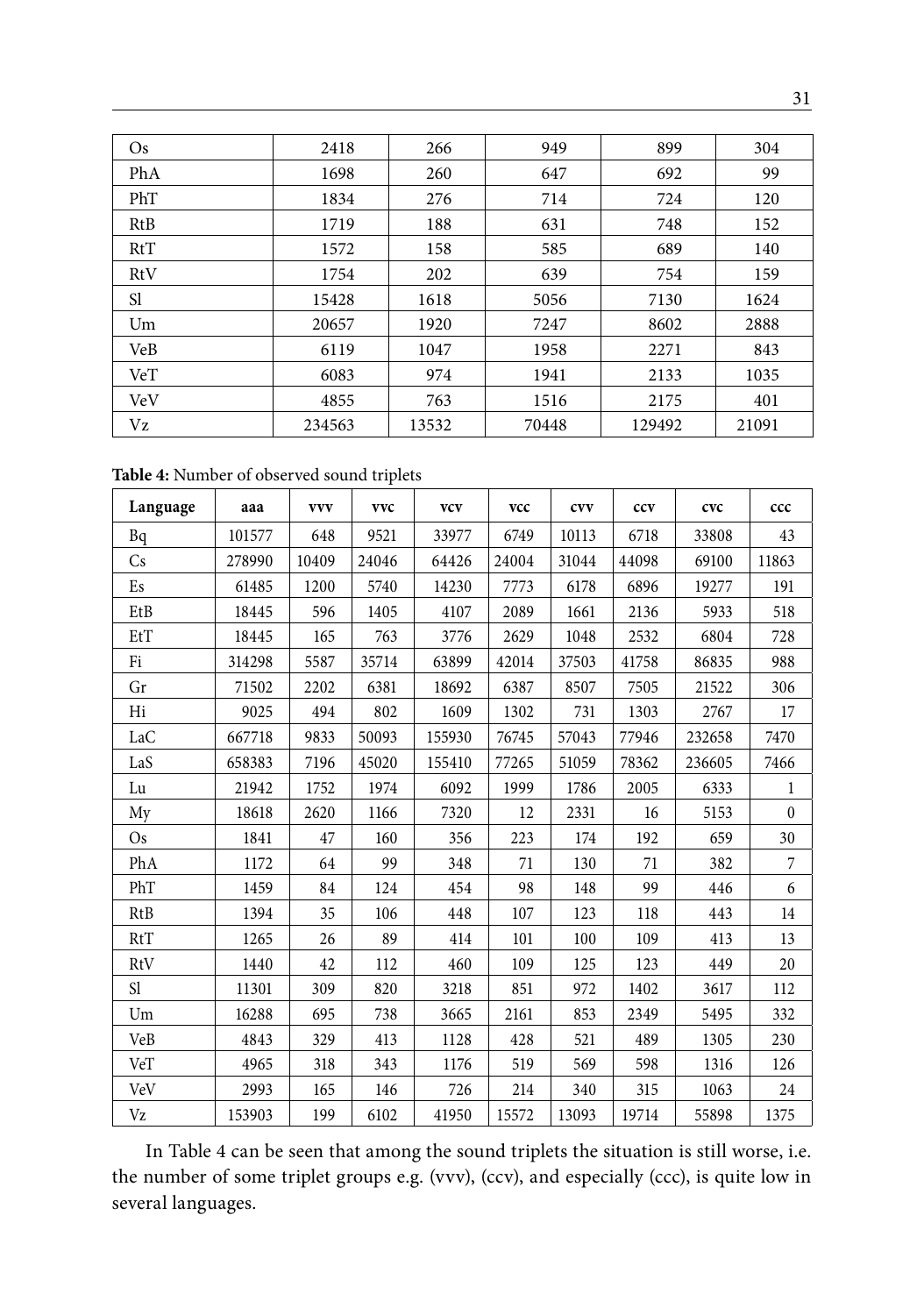In Table 5 is presented the ratio of the number of all observed sounds, sound pairs and triplets to the theoretically possible number of different sounds, sound pairs and triplets. Table 5 indicates that whereas the results using particular sounds may be valid, the results using sound pairs may not be valid among the languages Os, Ph, Rt and Ve. The results using sound triplets may not be valid among the majority of tested languages, except La, Fi, Cs and possibly Vz, Bq, Gr, and Es.

|                           | Sounds / 24 |                           | Pairs / 576             |                            | <b>Triplets / 13824</b> |  |  |
|---------------------------|-------------|---------------------------|-------------------------|----------------------------|-------------------------|--|--|
| LaC                       | 42888       | LaC                       | 1473                    | LaC                        | 48.30                   |  |  |
| LaS                       | 42499       | LaS                       | 1456                    | LaS                        | 47.63                   |  |  |
| Cs                        | 19097       | Fi                        | 663                     | Fi                         | 22.74                   |  |  |
| Fi                        | 18711       | Cs                        | 629                     | Cs                         | 20.18                   |  |  |
| $\rm Vz$                  | 13366       | Vz                        | 407                     | $\rm Vz$                   | 11.13                   |  |  |
| Bq                        | 6674        | Bq                        | 227                     | Bq                         | 7.35                    |  |  |
| Gr                        | 4880        | Gr                        | 162                     | Gr                         | 5.17                    |  |  |
| $\mathop{\hbox{\rm E}} s$ | 3781        | $\mathop{\hbox{\rm E}} s$ | 132                     | Es                         | 4.45                    |  |  |
| Lu                        | 1359        | Lu                        | 47                      | Lu                         | 1.59                    |  |  |
| EtB                       | 1268        | EtB                       | 42                      | My                         | 1.35                    |  |  |
| EtT                       | 1268        | EtT                       | 42                      | $\rm EtB$                  | 1.33                    |  |  |
| My                        | 1097        | My                        | 39                      | EtT                        | 1.33                    |  |  |
| Um                        | 1044        | Um                        | 36                      | Um                         | 1.18                    |  |  |
| Sl                        | 826         | Sl                        | 27                      | $\mathop{\rm Sl}\nolimits$ | 0.82                    |  |  |
| Hi                        | 583         | Hi                        | 20                      | Hi                         | 0.65                    |  |  |
| VeB                       | 319         | VeT                       | $11\,$                  | <b>VeB</b>                 | 0.36                    |  |  |
| VeT                       | 309         | VeB                       | 11                      | VeT                        | 0.35                    |  |  |
| VeV                       | 296         | VeV                       | $\,8\,$                 | VeV                        | 0.22                    |  |  |
| Os                        | 127         | <b>Os</b>                 | $\overline{4}$          | Os                         | 0.13                    |  |  |
| PhA                       | 95          | PhT                       | $\overline{3}$          | PhT                        | 0.11                    |  |  |
| PhT                       | 93          | RtV                       | 3                       | RtV                        | 0.10                    |  |  |
| RtB                       | 88          | RtB                       | $\overline{3}$          | RtB                        | 0.10                    |  |  |
| RtV                       | 87          | PhA                       | $\overline{\mathbf{3}}$ | RtT                        | $0.09\,$                |  |  |
| RtT                       | 81          | RtT                       | 3                       | PhA                        | 0.08                    |  |  |

**Table 5:** Observed number to possible number ratio, sorted

# *Number of different sounds, sound pairs and sound triplets*

The number of different sounds, sound pairs and triplets in the database is presented in Tables 6-8.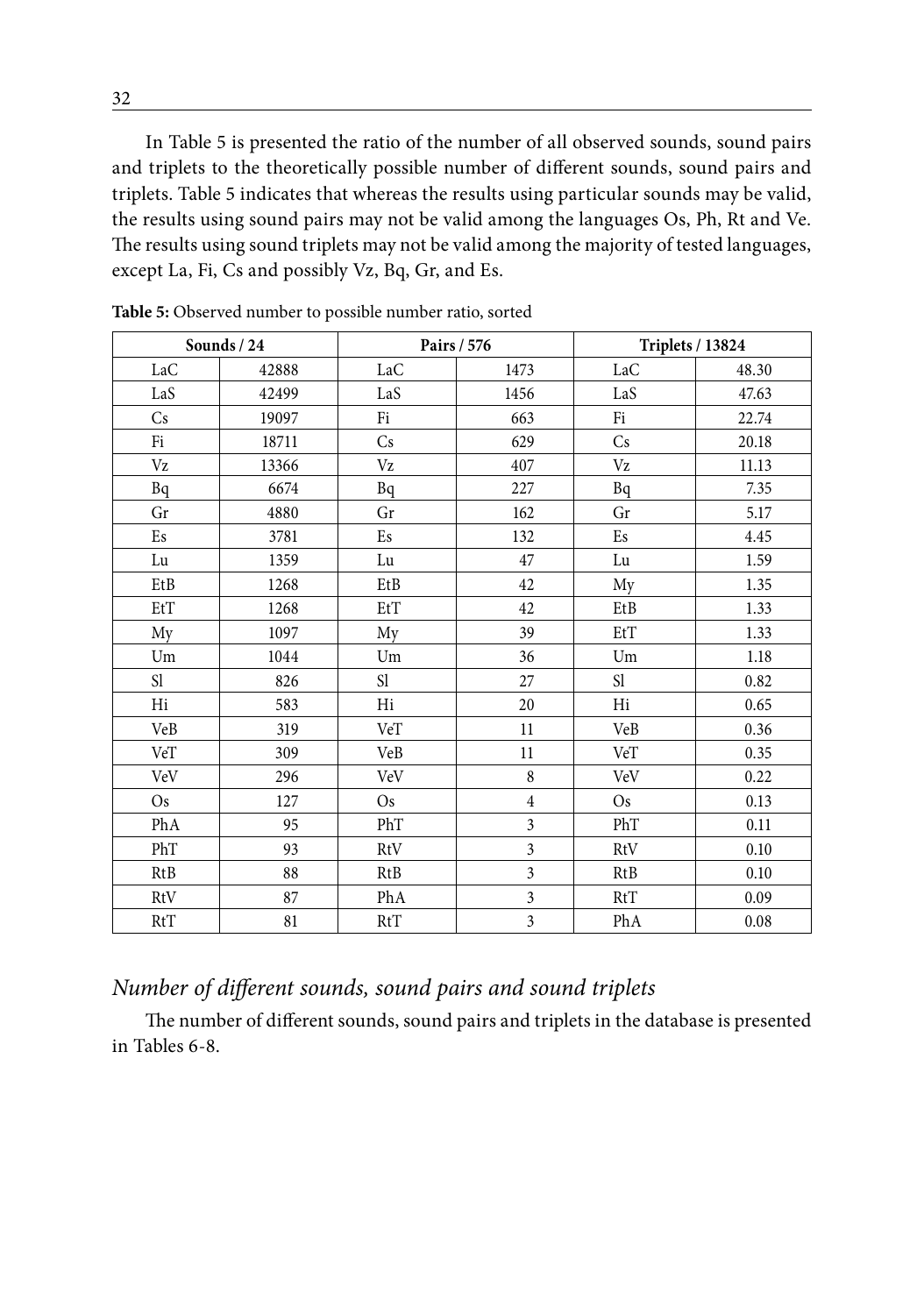| Sounds<br>Possible                  | all<br>24 |                           | $\begin{array}{c} (v) \\ 5 \end{array}$ |                           | (c)<br>19 |
|-------------------------------------|-----------|---------------------------|-----------------------------------------|---------------------------|-----------|
| Language                            |           | Language                  |                                         | Language                  |           |
| Sl                                  | 24        | Bq                        | 5                                       | <b>Sl</b>                 | 19        |
| Cs                                  | 23        | Cs                        | 5                                       | Cs                        | 18        |
| VeB                                 | 23        | $\mathop{\hbox{\rm E}} s$ | 5                                       | VeB                       | 18        |
| VeV                                 | 23        | EtB                       | 5                                       | VeV                       | 18        |
| Vz                                  | 23        | $E$ t $T$                 | 5                                       | Vz                        | 18        |
| $\rm EtB$                           | 22        | Fi                        | 5                                       | $\rm EtB$                 | 17        |
| $\mathop{\hbox{\rm Et}}\nolimits T$ | 22        | Gr                        | 5                                       | EtT                       | 17        |
| RtV                                 | 22        | Hi                        | 5                                       | RtV                       | 17        |
| Um                                  | 22        | LaC                       | 5                                       | Um                        | 17        |
| VeT                                 | 22        | LaS                       | 5                                       | $\ensuremath{\text{VeT}}$ | 17        |
| Bq                                  | 21        | My                        | 5                                       | Bq                        | $16\,$    |
| <b>Os</b>                           | 21        | Os                        | 5                                       | Os                        | 16        |
| RtB                                 | 21        | PhA                       | $\overline{5}$                          | <b>RtB</b>                | 16        |
| $\rm LaS$                           | 20        | PhT                       | 5                                       | LaS                       | 15        |
| RtT                                 | $20\,$    | RtB                       | 5                                       | RtT                       | 15        |
| Es                                  | 19        | RtT                       | 5                                       | Es                        | 14        |
| Gr                                  | 19        | RtV                       | 5                                       | Gr                        | 14        |
| Hi                                  | 19        | Sl                        | 5                                       | Hi                        | 14        |
| LaC                                 | $19\,$    | $\mathop{\rm Um}$         | 5                                       | LaC                       | 14        |
| PhA                                 | 19        | VeB                       | 5                                       | PhA                       | 14        |
| Fi                                  | 18        | VeT                       | 5                                       | Fi                        | 13        |
| PhT                                 | 18        | VeV                       | 5                                       | Lu                        | 13        |
| ${\rm Lu}$                          | $17\,$    | $\rm Vz$                  | 5                                       | PhT                       | 13        |
| My                                  | $16\,$    | ${\rm Lu}$                | $\overline{4}$                          | My                        | 11        |

**Table 6:** How many different sounds are observed in the database, sorted

The highest number of consonants is observed in Sl, whereas almost one half less in My.

| Table 7: Number of different sound pairs in the languages in the database, sorted |  |  |  |
|-----------------------------------------------------------------------------------|--|--|--|
|-----------------------------------------------------------------------------------|--|--|--|

| Pairs<br>Max. possible | $\textbf{(all)}$<br>576 |          | (vv)<br>25 |           | (vc)<br>95 |          | (cv)<br>95 |           | (cc)<br>361 |
|------------------------|-------------------------|----------|------------|-----------|------------|----------|------------|-----------|-------------|
| Language               |                         | Language |            | Language  |            | Language |            | Language  |             |
| $\mathbb{C}$ s         | 461                     | Bq       | 25         | <b>Sl</b> | 94         | Sl       | 94         | Cs        | 256         |
| EtB                    | 358                     | Cs       | 25         | Cs        | 90         | Cs       | 90         | EtB       | 173         |
| <b>Sl</b>              | 344                     | EtB      | 25         | Vz        | 85         | Vz       | 87         | EtT       | 167         |
| VeT                    | 322                     | Fi       | 25         | EtB       | 82         | VeT      | 83         | VeT       | 137         |
| EtT                    | 312                     | Gr       | 25         | VeB       | 78         | VeB      | 80         | <i>Sl</i> | 133         |
| VeB                    | 309                     | My       | 25         | VeT       | 78         | VeV      | 79         | LaS       | 130         |
| LaS                    | 300                     | VeB      | 24         | LaS       | 76         | EtB      | 78         | VeB       | 127         |
| LaC                    | 279                     | Vz       | 24         | Bq        | 74         | Bq       | 77         | LaC       | 118         |
| Vz                     | 271                     | Es       | 23         | Um        | 72         | Um       | 76         | Es        | 103         |
| Es                     | 262                     | LaC      | 23         | Es        | 70         | LaS      | 72         | Um        | 90          |
| Um                     | 260                     | LaS      | 23         | Gr        | 70         | Gr       | 70         | Gr        | 89          |
| Gr                     | 254                     | VeT      | 23         | VeV       | 70         | LaC      | 69         | VeV       | 79          |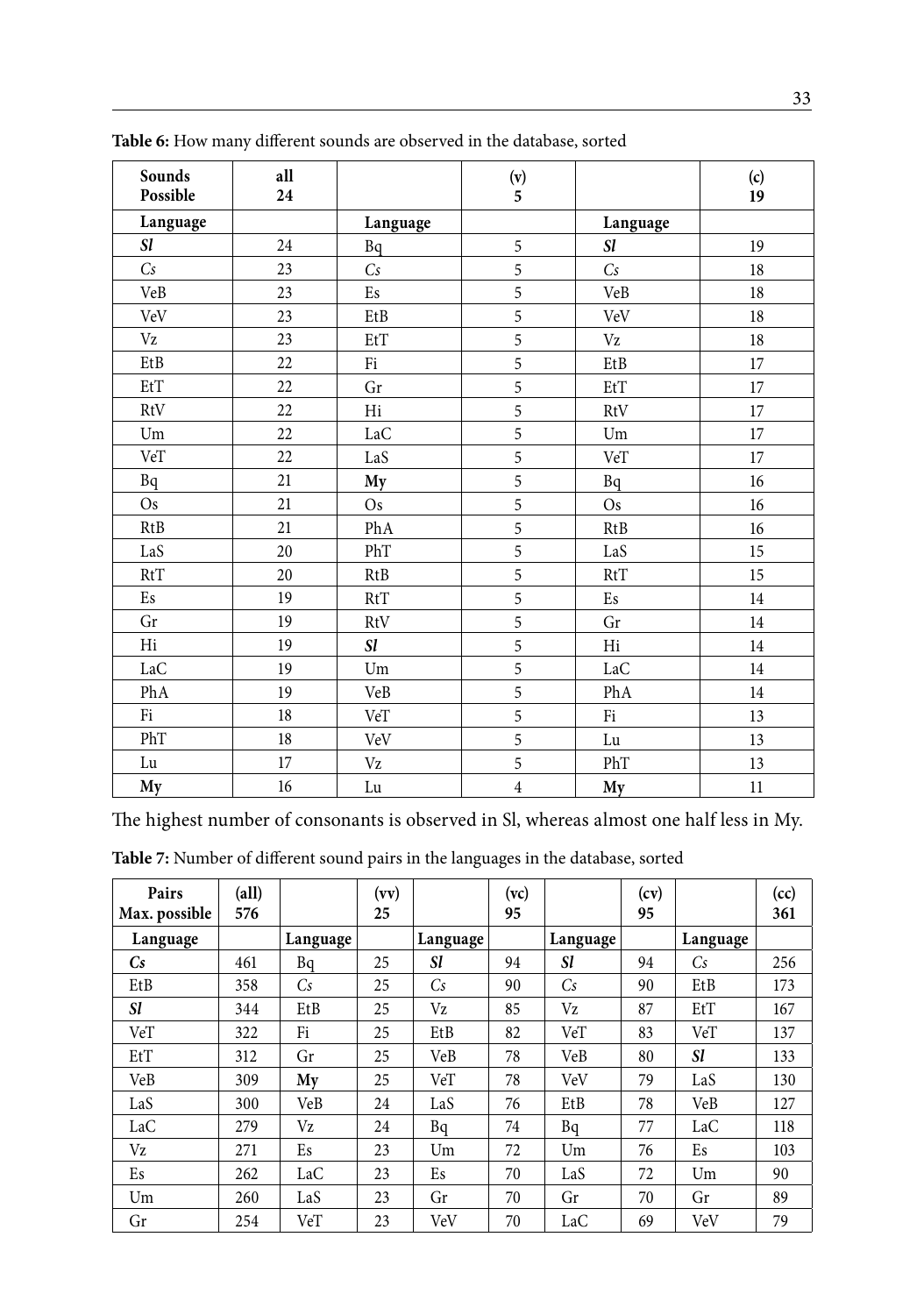| Bq  | 252 | <i>Sl</i> | 22 | LaC | 69 | Os  | 68 | Bq  | 76 |
|-----|-----|-----------|----|-----|----|-----|----|-----|----|
| VeV | 249 | Um        | 22 | EtT | 64 | Es  | 66 | RtV | 76 |
| Fi  | 213 | PhA       | 21 | Os  | 62 | EtT | 65 | Vz  | 75 |
| RtV | 212 | VeV       | 21 | RtB | 61 | PhA | 63 | Hi  | 70 |
| RtB | 200 | PhT       | 20 | PhA | 59 | Fi  | 62 | Fi  | 69 |
| Hi  | 198 | Hi        | 17 | PhT | 59 | RtV | 61 | RtB | 68 |
| Os. | 194 | Os.       | 17 | RtV | 59 | PhT | 60 | RtT | 66 |
| RtT | 194 | EtT       | 16 | RtT | 58 | RtB | 58 | Lu  | 62 |
| PhT | 191 | RtV       | 16 | Fi  | 57 | RtT | 56 | PhT | 52 |
| PhA | 189 | Lu        | 14 | Hi  | 56 | Hi  | 55 | Os. | 47 |
| Lu  | 164 | RtT       | 14 | My  | 47 | My  | 45 | PhA | 46 |
| My  | 122 | RtB       | 13 | Lu  | 45 | Lu  | 43 | My  | 6  |

In the Mycenaenan database is observed the by far lowest number of consonantconsonant pairs.

**Table 8:** Number of different sound triplets in the languages in the database, sorted Abb.: trpl.: Triplets; poss.: Maximum possible; Lg.: Language

| trpl.<br>poss. | (all)<br>13824 |            | (vvv)<br>125 |            | (vvc)<br>475 |            | (vcv)<br>475 |            | (vcc)<br>1805 |            | (cvv)<br>475 |            | (ccv)<br>1805 |                | (cvc)<br>1805 |            | (ccc)<br>6859 |
|----------------|----------------|------------|--------------|------------|--------------|------------|--------------|------------|---------------|------------|--------------|------------|---------------|----------------|---------------|------------|---------------|
| Lg             |                | Lg.        |              | Lg         |              | Lg.        |              | Lg.        |               | Lg         |              | Lg         |               | Lg             |               | Lg         |               |
| Сs             | 3654           | My         | 88           | Fi         | 238          | Cs         | 408          | Cs         | 575           | LaS        | 263          | Сs         | 718           | C <sub>S</sub> | 1012          | Cs         | 501           |
| LaS            | 2746           | Fi         | 80           | LaS        | 208          | Vz         | 356          | LaS        | 390           | Fi         | 246          | LaS        | 454           | LaS            | 895           | EtT        | 259           |
| LaC            | 2445           | EtB        | 76           | Es         | 206          | LaS        | 350          | EtB        | 388           | LaC        | 243          | LaC        | 444           | Vz             | 887           | EtB        | 222           |
| EtB            | 2438           | LaS        | 73           | EtB        | 206          | Gr         | 330          | EtT        | 383           | Gr         | 241          | EtB        | 382           | LaC            | 719           | LaS        | 113           |
| EtT            | 2179           | LaC        | 69           | LaC        | 187          | LaC        | 326          | LaC        | 350           | EtB        | 224          | EtT        | 367           | Gr             | 690           | LaC        | 107           |
| Gr             | 2177           | Gr         | 65           | Gr         | 179          | <b>Sl</b>  | 326          | Gr         | 307           | Cs         | 221          | Gr         | 333           | Es             | 664           | VeB        | 96            |
| Vz             | 2087           | <i>Sl</i>  | 48           | Cs         | 177          | Bq         | 305          | Es         | 272           | Vz         | 209          | Fi         | 260           | EtB            | 655           | VeT        | 78            |
| Es             | 1952           | Es         | 44           | Bq         | 152          | EtB        | 285          | Fi         | 262           | Bq         | 197          | Es         | 258           | EtT            | 627           | Es         | 60            |
| Fi             | 1944           | Cs         | 42           | My         | 141          | Es         | 279          | Vz         | 204           | Es         | 169          | <i>Sl</i>  | 258           | Bq             | 624           | <i>st</i>  | 46            |
| <b>Sl</b>      | 1700           | Um         | 41           | EtT        | 129          | Fi         | 272          | VeT        | 198           | My         | 161          | Vz         | 258           | <b>Sl</b>      | 578           | Um         | 46            |
| Bq             | 1693           | Bq         | 40           | Vz         | 125          | Um         | 241          | <i>Sl</i>  | 195           | EtT        | 152          | VeT        | 203           | Fi             | 570           | Gr         | 32            |
| Um             | 1322           | VeB        | 35           | <b>Sl</b>  | 121          | EtT        | 229          | Bq         | 175           | <i>Sl</i>  | 128          | Um         | 194           | Um             | 450           | Vz         | 24            |
| VeT            | 1289           | EtT        | 33           | VeB        | 103          | VeB        | 218          | Um         | 168           | Um         | 107          | Bq         | 181           | VeB            | 372           | Bq         | 19            |
| VeB            | 1277           | VeT        | 31           | VeT        | 102          | VeT        | 218          | VeB        | 168           | VeB        | 104          | VeB        | 181           | VeT            | 371           | Fi         | 16            |
| My             | 969            | Lu         | 29           | Um         | 75           | My         | 215          | Hi         | 123           | Hi         | 97           | Hi         | 138           | My             | 351           | RtV        | 16            |
| Hi             | 955            | PhT        | 28           | Hi         | 69           | PhT        | 157          | Lu         | 120           | VeT        | 97           | Lu         | 122           | Hi             | 339           | VeV        | 15            |
| Lu             | 830            | Hi         | 26           | RtV        | 57           | Hi         | 154          | RtV        | 78            | Lu         | 90           | VeV        | 104           | Lu             | 295           | <b>Os</b>  | 14            |
| VeV            | 728            | PhA        | 26           | Lu         | 55           | RtV        | 147          | <b>RtB</b> | 76            | VeV        | 79           | RtV        | 89            | VeV            | 256           | <b>RtB</b> | 11            |
| RtV            | 704            | Vz         | 24           | RtB        | 54           | VeV        | 147          | <b>RtT</b> | 71            | PhT        | 66           | <b>RtB</b> | 81            | <b>RtB</b>     | 237           | Hi         | 9             |
| <b>RtB</b>     | 680            | VeV        | 23           | PhT        | 51           | RtB        | 146          | VeV        | 66            | PhA        | 65           | <b>Os</b>  | 79            | RtV            | 237           | RtT        | $\mathbf{q}$  |
| PhT            | 658            | RtV        | 17           | <b>RtT</b> | 48           | PhA        | 143          | PhT        | 65            | RtV        | 63           | RtT        | 76            | <b>RtT</b>     | 231           | PhA        | 7             |
| <b>RtT</b>     | 643            | RtB        | 15           | Os         | 46           | <b>RtT</b> | 140          | Os         | 63            | <b>RtB</b> | 60           | PhT        | 72            | PhT            | 213           | PhT        | 6             |
| PhA            | 587            | Os         | 12           | PhA        | 45           | Lu         | 118          | PhA        | 48            | <b>Os</b>  | 56           | PhA        | 54            | <b>Os</b>      | 199           | Lu         | $\mathbf{1}$  |
| Os             | 586            | <b>RtT</b> | 12           | VeV        | 38           | Os         | 117          | My         | 7             | RtT        | 56           | My         | 6             | PhA            | 199           | Mv         | $\mathbf{0}$  |

Mycenaenan is characterized by the far the lowest number of different triplets of the (vcc), (ccv), and (ccc) type.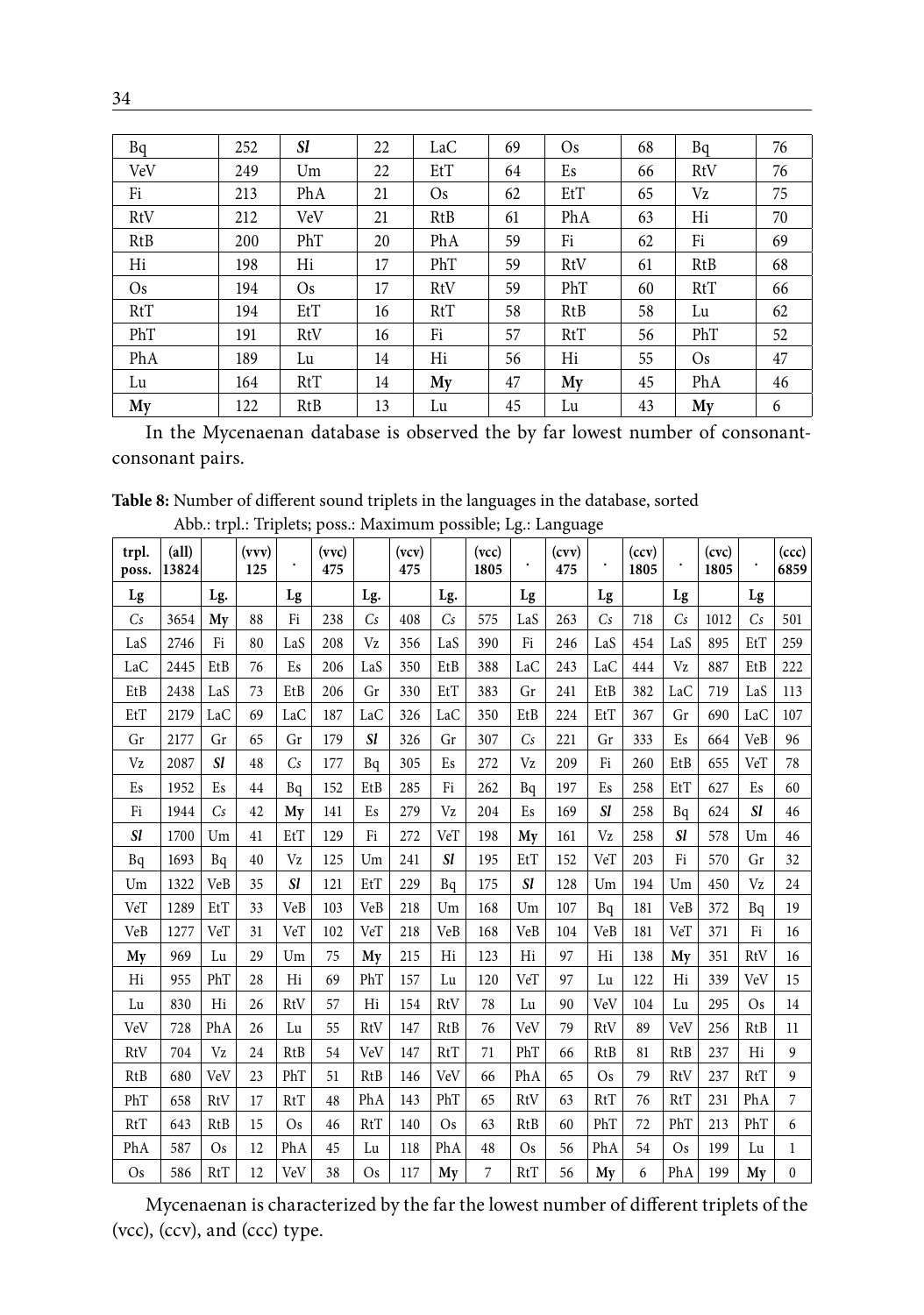### *Ratio of sounds pairs and triplets to all possible ones*

Ratio of the number of diferent sounds pairs and triplets are presented in tables 9 and 10.

|            | all   |            | (vv)         |            | (vc)  |            | (cv)  |            | (cc)  |
|------------|-------|------------|--------------|------------|-------|------------|-------|------------|-------|
| Cs         | 0.800 | Bq         | $\mathbf{1}$ | Sl         | 0.989 | <i>Sl</i>  | 0.989 | $C_s$      | 0.444 |
| EtB        | 0.622 | Cs         | $\mathbf{1}$ | Cs         | 0.947 | Cs         | 0.947 | EtB        | 0.300 |
| <b>Sl</b>  | 0.597 | EtB        | $\mathbf{1}$ | Vz         | 0.895 | Vz         | 0.916 | EtT        | 0.290 |
| VeT        | 0.559 | Fi         | $\mathbf{1}$ | EtB        | 0.863 | VeT        | 0.874 | VeT        | 0.238 |
| EtT        | 0.542 | Gr         | $\mathbf{1}$ | VeB        | 0.821 | VeB        | 0.842 | Sl         | 0.231 |
| VeB        | 0.536 | My         | $\mathbf{1}$ | VeT        | 0.821 | VeV        | 0.832 | LaS        | 0.226 |
| LaS        | 0.521 | VeB        | 0.960        | LaS        | 0.800 | EtB        | 0.821 | VeB        | 0.220 |
| LaC        | 0.484 | Vz         | 0.960        | Bq         | 0.779 | Bq         | 0.811 | LaC        | 0.205 |
| Vz         | 0.470 | Es         | 0.920        | Um         | 0.758 | Um         | 0.800 | Es         | 0.179 |
| Es         | 0.455 | LaC        | 0.920        | Es         | 0.737 | LaS        | 0.758 | Um         | 0.156 |
| Um         | 0.451 | LaS        | 0.920        | Gr         | 0.737 | Gr         | 0.737 | Gr         | 0.155 |
| Gr         | 0.441 | $\rm{V}eT$ | 0.920        | VeV        | 0.737 | LaC        | 0.726 | VeV        | 0.137 |
| Bq         | 0.438 | <i>Sl</i>  | 0.880        | LaC        | 0.726 | <b>Os</b>  | 0.716 | Bq         | 0.132 |
| VeV        | 0.432 | Um         | 0.880        | EtT        | 0.674 | Es         | 0.695 | RtV        | 0.132 |
| Fi         | 0.370 | PhA        | 0.840        | <b>Os</b>  | 0.653 | EtT        | 0.684 | Vz         | 0.130 |
| RtV        | 0.368 | VeV        | 0.840        | <b>RtB</b> | 0.642 | PhA        | 0.663 | Hi         | 0.122 |
| <b>RtB</b> | 0.347 | PhT        | 0.800        | PhA        | 0.621 | Fi         | 0.653 | Fi         | 0.120 |
| Hi         | 0.344 | Hi         | 0.680        | PhT        | 0.621 | RtV        | 0.642 | <b>RtB</b> | 0.118 |
| <b>Os</b>  | 0.337 | <b>Os</b>  | 0.680        | RtV        | 0.621 | PhT        | 0.632 | RtT        | 0.115 |
| RtT        | 0.337 | EtT        | 0.640        | RtT        | 0.611 | <b>RtB</b> | 0.611 | Lu         | 0.108 |
| PhT        | 0.332 | RtV        | 0.640        | Fi         | 0.600 | RtT        | 0.589 | PhT        | 0.090 |
| PhA        | 0.328 | Lu         | 0.560        | Hi         | 0.589 | Hi         | 0.579 | <b>Os</b>  | 0.082 |
| Lu         | 0.285 | RtT        | 0.560        | My         | 0.495 | My         | 0.474 | PhA        | 0.080 |
| My         | 0.212 | RtB        | 0.520        | Lu         | 0.474 | Lu         | 0.453 | My         | 0.010 |

**Table 9:** Ratio of the number of observed different sound pairs to all possible ones

More than half of the possible number of different sound pairs have Old Church Slavonic, Old Slovene, Etruscan and Venetic. The highest are the ratios at the sound pairs of the type (vv), followed by (vc) and (cv). The lowest are those at (cc).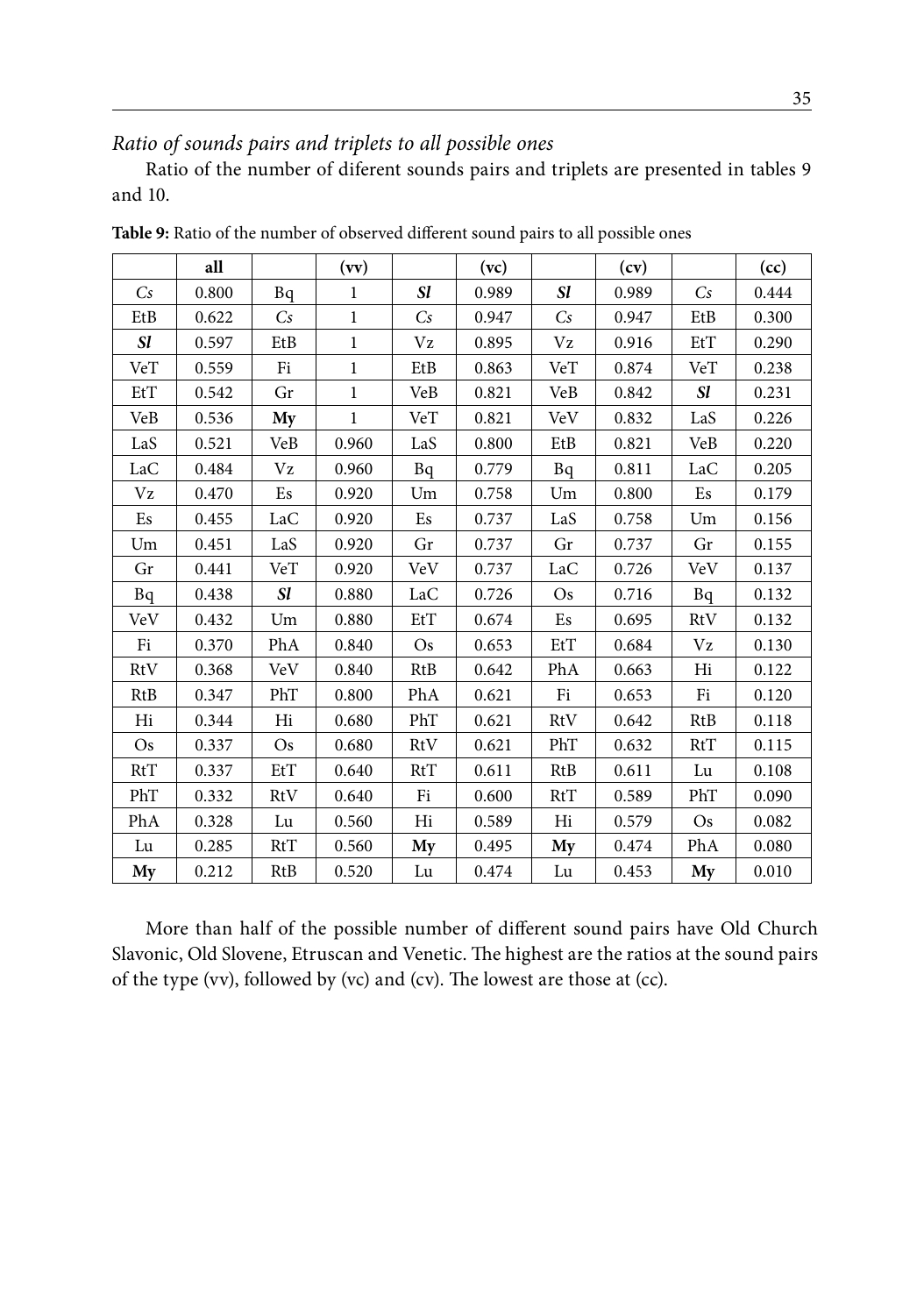|                 | all   |            | (vvv) |            | (vvc) |            | (vcv) |                | (vcc) |           | (cvv) |            | (ccv) |            | (cvc) |            | (ccc) |
|-----------------|-------|------------|-------|------------|-------|------------|-------|----------------|-------|-----------|-------|------------|-------|------------|-------|------------|-------|
| $\mathcal{C}$ s | 0.264 | My         | 0.704 | Fi         | 0.501 | Cs         | 0.859 | C <sub>S</sub> | 0.319 | LaS       | 0.554 | Cs         | 0.398 | Cs         | 0.561 | Cs         | 0.073 |
| LaS             | 0.199 | Fi         | 0.640 | LaS        | 0.438 | Vz         | 0.749 | LaS            | 0.216 | Fi        | 0.518 | LaS        | 0.252 | LaS        | 0.496 | EtT        | 0.038 |
| LaC             | 0.177 | EtB        | 0.608 | Es         | 0.434 | LaS        | 0.737 | EtB            | 0.215 | LaC       | 0.512 | LaC        | 0.246 | Vz         | 0.491 | EtB        | 0.032 |
| EtB             | 0.176 | LaS        | 0.584 | EtB        | 0.434 | Gr         | 0.695 | EtT            | 0.212 | Gr        | 0.507 | EtB        | 0.212 | LaC        | 0.398 | LaS        | 0.016 |
| EtT             | 0.158 | LaC        | 0.552 | LaC        | 0.394 | LaC        | 0.686 | LaC            | 0.194 | EtB       | 0.472 | EtT        | 0.203 | Gr         | 0.382 | LaC        | 0.016 |
| Gr              | 0.157 | Gr         | 0.520 | Gr         | 0.377 | Sl         | 0.686 | Gr             | 0.170 | Cs        | 0.465 | Gr         | 0.184 | Es         | 0.368 | VeB        | 0.014 |
| Vz              | 0.151 | <b>Sl</b>  | 0.384 | Cs         | 0.373 | Bq         | 0.642 | Es             | 0.151 | Vz        | 0.440 | Fi         | 0.144 | EtB        | 0.363 | VeT        | 0.011 |
| Es              | 0.141 | Es         | 0.352 | Bq         | 0.320 | EtB        | 0.600 | Fi             | 0.145 | Bq        | 0.415 | Es         | 0.143 | EtT        | 0.347 | Es         | 0.009 |
| Fi              | 0.141 | Cs         | 0.336 | My         | 0.297 | Es         | 0.587 | Vz             | 0.113 | Es        | 0.356 | <b>Sl</b>  | 0.143 | Bq         | 0.346 | <i>Sl</i>  | 0.007 |
| <i>Sl</i>       | 0.123 | Um         | 0.328 | EtT        | 0.272 | Fi         | 0.573 | VeT            | 0.110 | My        | 0.339 | Vz         | 0.143 | <b>Sl</b>  | 0.320 | Um         | 0.007 |
| Bq              | 0.122 | Bq         | 0.320 | Vz         | 0.263 | Um         | 0.507 | <b>Sl</b>      | 0.108 | EtT       | 0.320 | VeT        | 0.112 | Fi         | 0.316 | Gr         | 0.005 |
| Um              | 0.096 | VeB        | 0.280 | <i>Sl</i>  | 0.255 | EtT        | 0.482 | Bq             | 0.097 | <b>Sl</b> | 0.269 | Um         | 0.107 | Um         | 0.249 | Vz         | 0.003 |
| VeT             | 0.093 | EtT        | 0.264 | VeB        | 0.217 | VeB        | 0.459 | Um             | 0.093 | Um        | 0.225 | Bq         | 0.100 | VeB        | 0.206 | Bq         | 0.003 |
| VeB             | 0.092 | VeT        | 0.248 | VeT        | 0.215 | VeT        | 0.459 | VeB            | 0.093 | VeB       | 0.219 | VeB        | 0.100 | VeT        | 0.206 | Fi         | 0.002 |
| My              | 0.070 | Lu         | 0.232 | Um         | 0.158 | My         | 0.453 | Hi             | 0.068 | Hi        | 0.204 | Hi         | 0.076 | My         | 0.194 | RtV        | 0.002 |
| Hi              | 0.069 | PhT        | 0.224 | Hi         | 0.145 | PhT        | 0.331 | Lu             | 0.066 | VeT       | 0.204 | Lu         | 0.067 | Hi         | 0.188 | VeV        | 0.002 |
| Lu              | 0.060 | Hi         | 0.208 | RtV        | 0.120 | Hi         | 0.324 | RtV            | 0.043 | Lu        | 0.189 | VeV        | 0.058 | Lu         | 0.163 | <b>Os</b>  | 0.002 |
| VeV             | 0.053 | PhA        | 0.208 | Lu         | 0.116 | RtV        | 0.309 | RtB            | 0.042 | VeV       | 0.166 | RtV        | 0.049 | VeV        | 0.142 | <b>RtB</b> | 0.002 |
| RtV             | 0.051 | Vz         | 0.192 | <b>RtB</b> | 0.114 | VeV        | 0.309 | RtT            | 0.039 | PhT       | 0.139 | <b>RtB</b> | 0.045 | <b>RtB</b> | 0.131 | Hi         | 0.001 |
| RtB             | 0.049 | VeV        | 0.184 | PhT        | 0.107 | RtB        | 0.307 | VeV            | 0.037 | PhA       | 0.137 | <b>Os</b>  | 0.044 | RtV        | 0.131 | <b>RtT</b> | 0.001 |
| PhT             | 0.048 | RtV        | 0.136 | <b>RtT</b> | 0.101 | PhA        | 0.301 | PhT            | 0.036 | RtV       | 0.133 | RtT        | 0.042 | RtT        | 0.128 | PhA        | 0.001 |
| <b>RtT</b>      | 0.047 | <b>RtB</b> | 0.120 | <b>Os</b>  | 0.097 | <b>RtT</b> | 0.295 | Os             | 0.035 | RtB       | 0.126 | PhT        | 0.040 | PhT        | 0.118 | PhT        | 0.001 |
| PhA             | 0.042 | <b>Os</b>  | 0.096 | PhA        | 0.095 | Lu         | 0.248 | PhA            | 0.027 | <b>Os</b> | 0.118 | PhA        | 0.030 | <b>Os</b>  | 0.110 | Lu         | 0.000 |
| <b>Os</b>       | 0.042 | <b>RtT</b> | 0.096 | VeV        | 0.080 | <b>Os</b>  | 0.246 | My             | 0.004 | RtT       | 0.118 | My         | 0.003 | PhA        | 0.110 | My         | 0.000 |
|                 |       |            |       |            |       |            |       |                |       |           |       |            |       |            |       |            |       |

**Table 10:** Ratio of the number of observed different sound triplets to all possible ones

Among sound triplets, the highest share of all of them have Old Church Slavonic, Latin, Etruscan, Greek and Venezian. The highest ratio is among the sound triplets of the (vcv) type.

### Dependence on the size of database

#### *Sound triplets*

The relation between the size of the databases and the number of observed different sound groups was expected to be expressed in the present study the most in the case of sound triplets. Therefore these results are presented in Figures 1-5.

From Figures 1 to 5 follows that there is a nonlinear relation between the database size expressed as the number of all sound triplets, and the number of different sound triplets. Figure 2 resp. 5 present that that the  $log(y)$ ,  $log(x)$  plot resp. the  $1/y$ ,  $1/x$  plot indicate no other dependence on the database size, but appreciable spread of data due to differences in languages. This is supported by Figure 3 resp. 4 presenting the log,linear and power,linear dependence. Evident is also that Mycenaean and Luvian are outliers in this respect.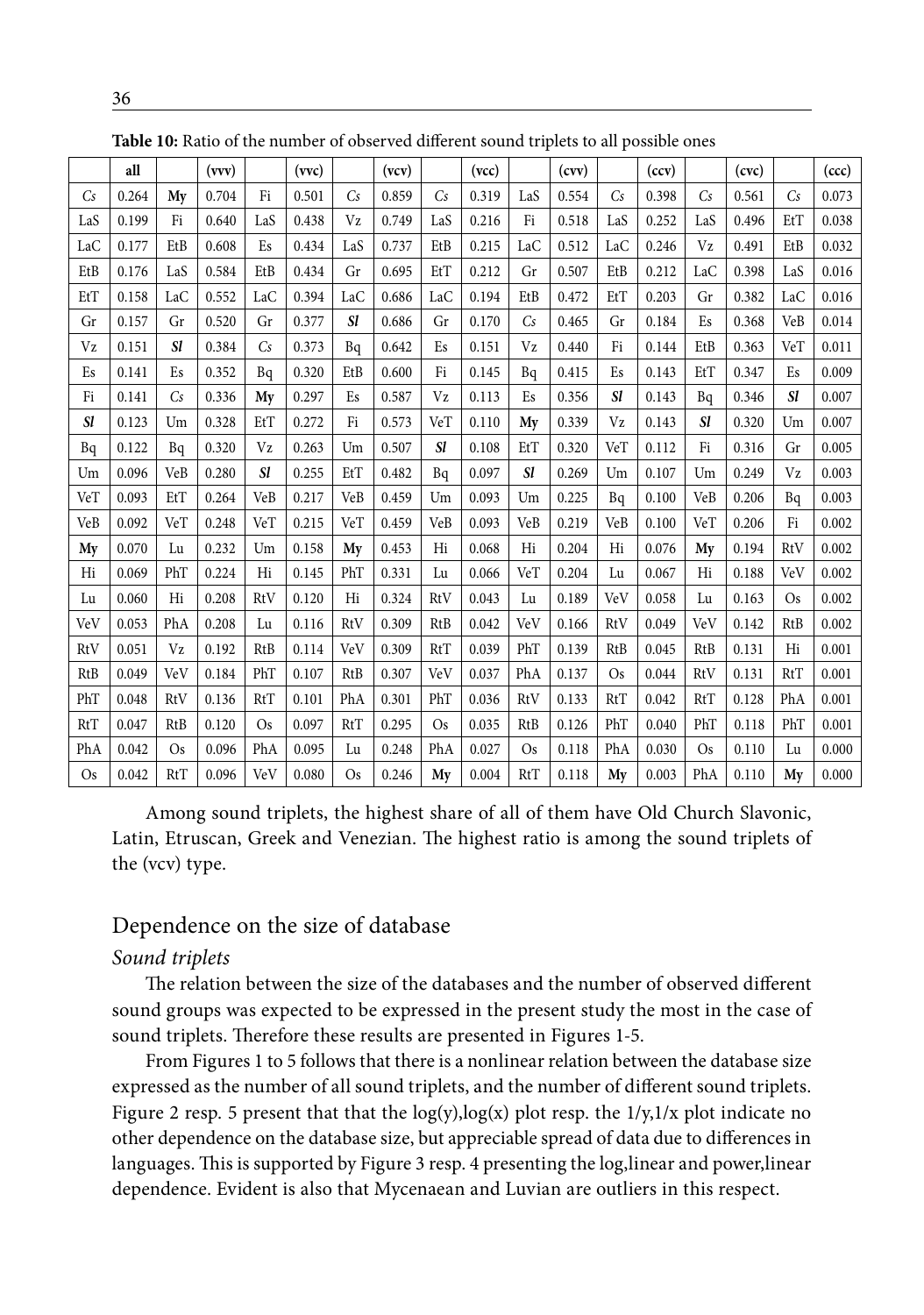*Figure 1: The line ar-linear, lin(y,x), dependence be tween the size of the databases and the number of observed different sound triplets. The regression line for all triplets is above y<sup>=</sup><sup>1000</sup>*



*Figure 2: The loglog (log(y), log(x)) dependence be tween the size of the databases and the number of observed different sound triplets. Here it is the most obvious that Luvian and Mycenaean are outliers*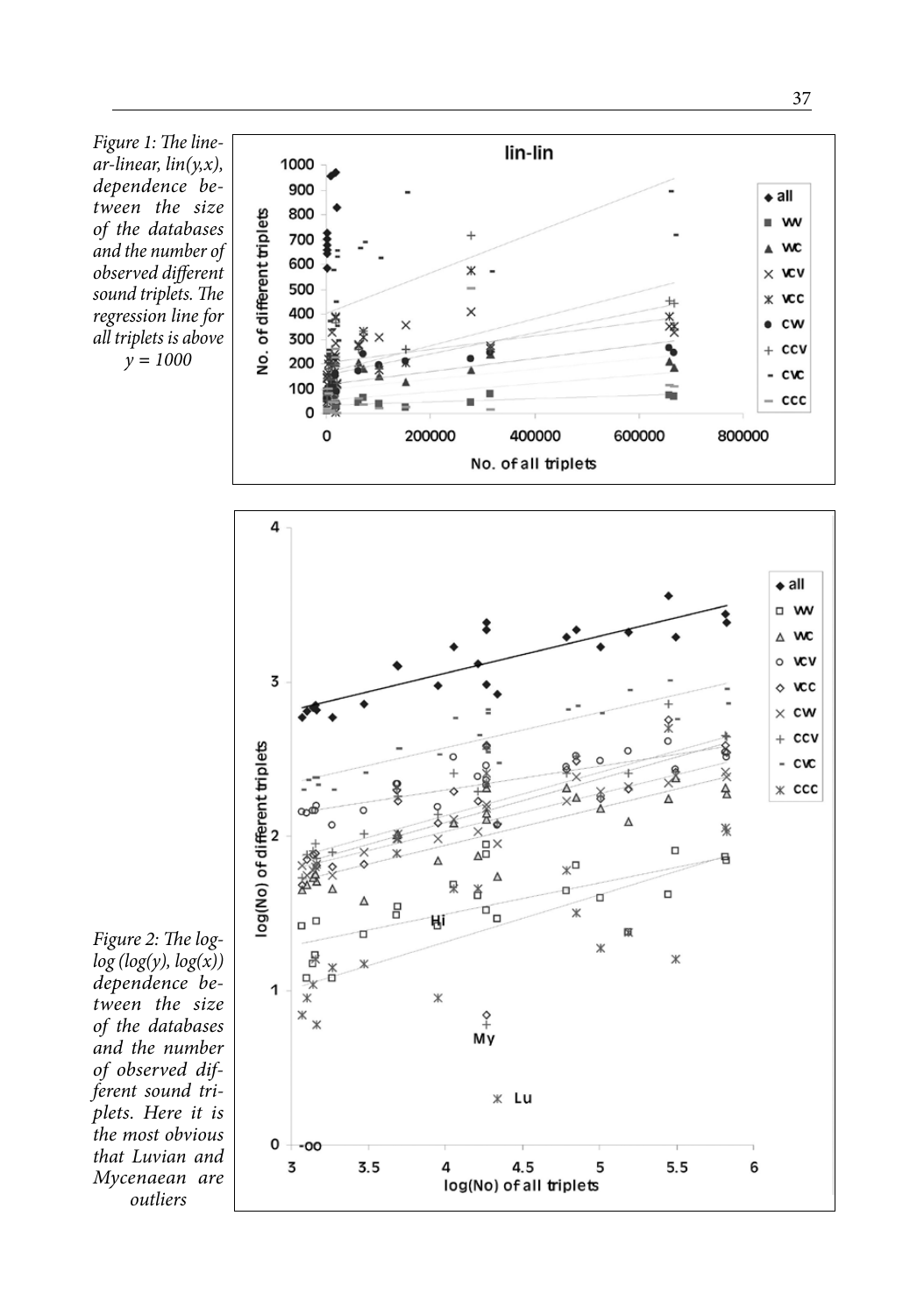



*Figure 3: The loglinear dependence between the size of the databases and the number of observed differ ent sound triplets. The "all" data are omitted for better visibility of other ones*

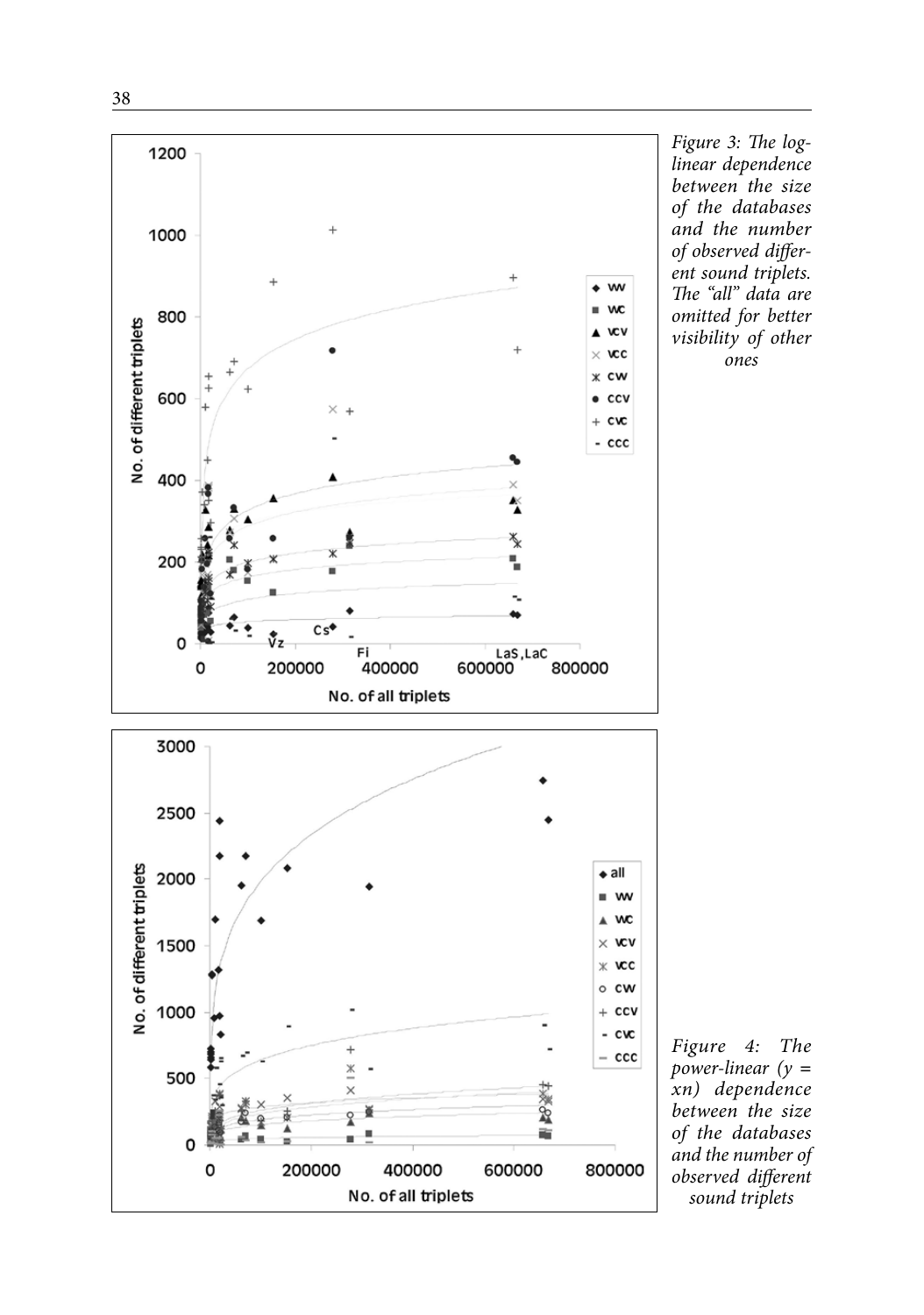

*Figure 5: The Lineweaver-Burk plot of the dependence between the size of the databases and the number of observed different sound triplets. Also here i t is obvious that Luvian and Mycenaean are outliers*

| triplets   | $\ln(y, x)$ | log(x), log(y) | $y = log(x)$ | $y = x^n$ | 1/y, 1/x |
|------------|-------------|----------------|--------------|-----------|----------|
| all        | 0.637       | 0.869          | 0.842        | 0.869     | 0.880    |
| ccc        | 0.278       | 0.357          | 0.384        | np        | 0.126    |
| <b>CCV</b> | 0.632       | 0.589          | 0.746        | 0.589     | 0.003    |
| <b>CVC</b> | 0.634       | 0.896          | 0.884        | 0.896     | 0.896    |
| <b>CVV</b> | 0.707       | 0.931          | 0.932        | 0.931     | 0.914    |
| <b>VCC</b> | 0.576       | 0.610          | 0.736        | 0.610     | 0.049    |
| <b>VCV</b> | 0.593       | 0.820          | 0.838        | 0.820     | 0.723    |
| <b>VVC</b> | 0.615       | 0.846          | 0.847        | 0.846     | 0.800    |
| <b>VVV</b> | 0.525       | 0.721          | 0.675        | 0.721     | 0.766    |

**Table 11:** Correlation (R) between the size of the databases and the number of observed different sound triplets taking into account data of all languages

#### **np** – not possible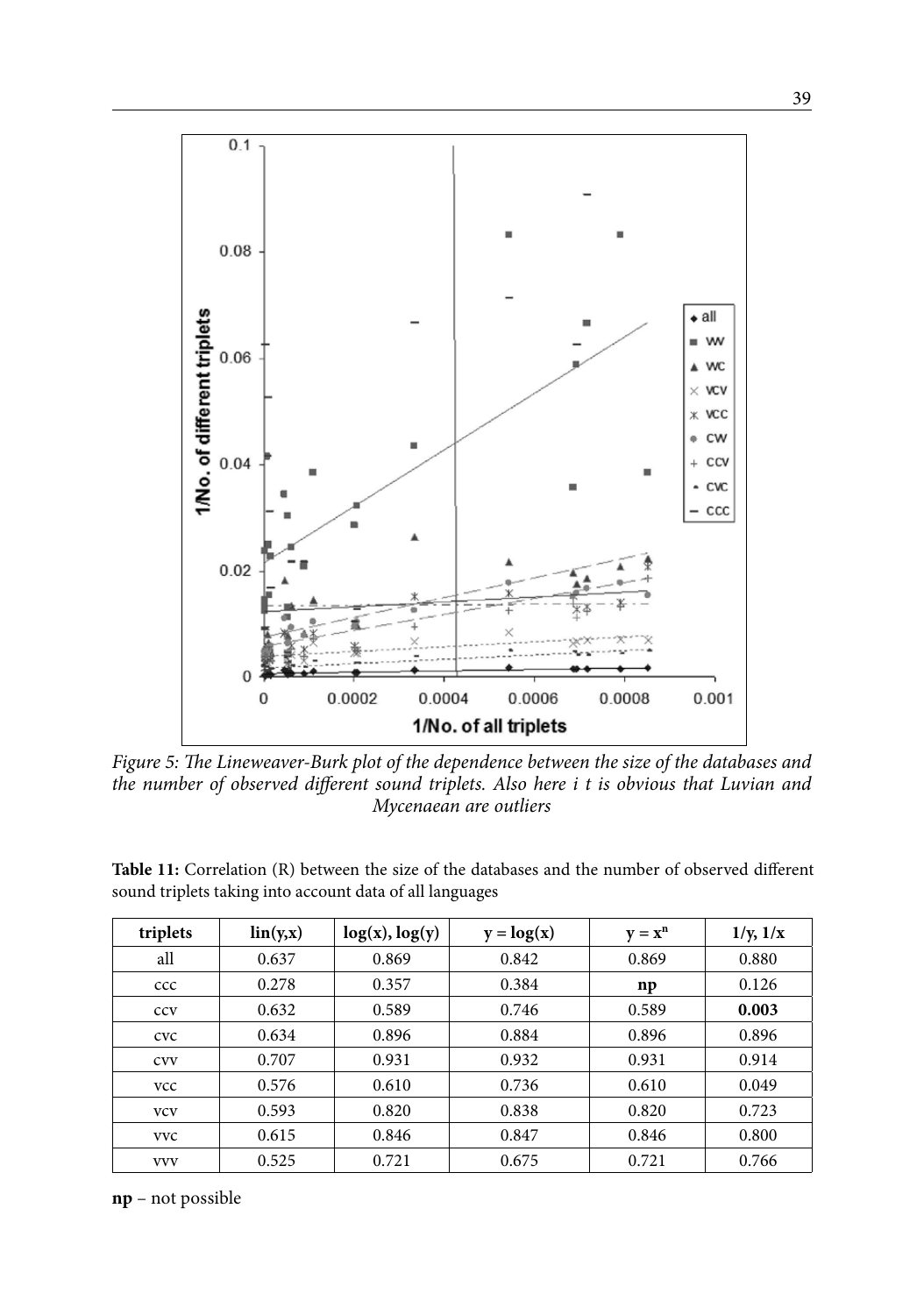| triplets   | $\ln(y, x)$ | log(x), log(y) | $y = log(x)$ | $y = x^n$ | 1/y, 1/x |
|------------|-------------|----------------|--------------|-----------|----------|
| all        | 0.629       | 0.895          | 0.872        | 0.895     | 0.935    |
| ccc        | 0.260       | 0.549          | 0.396        | 0.549     | 0.767    |
| <b>CCV</b> | 0.629       | 0.859          | 0.792        | 0.859     | 0.951    |
| <b>CVC</b> | 0.626       | 0.915          | 0.909        | 0.915     | 0.938    |
| <b>CVV</b> | 0.714       | 0.945          | 0.948        | 0.945     | 0.934    |
| <b>VCC</b> | 0.571       | 0.840          | 0.782        | 0.840     | 0.918    |
| <b>VCV</b> | 0.593       | 0.881          | 0.884        | 0.881     | 0.857    |
| <b>VVC</b> | 0.624       | 0.876          | 0.873        | 0.876     | 0.846    |
| <b>VVV</b> | 0.631       | 0.766          | 0.755        | 0.766     | 0.770    |

**Table 12:** Correlation (R) between the size of the databases and the number of observed different sound triplets taking into account data of all languages except the outliers Mycenaean and Luvian

For this reason, the correlation coefficients of relationships observed in Figures 1 to 5 were obtained. They are presented in Table 11 to 14. Let us have first a look to the situation at the sound triplets, Tables 11 and 12.

Data in Table 11 and 12 present clearly that by omitting the data of Mycenaean and Luvian the correlations get improved, in two cases drastically. For this reason are given in following Tables correlation coefficients obtained without data of Mycenaean and Luvian.

The best correlation coefficients are observed using the 1/y,1/x plot, i.e. the Lineweaver-Burk form of the Michaelis-Menten equation  $y = Y_{\text{max}} * x/(K+x)$ , often used in biochemistry [5]. Next best ones are obseved at the  $log(x)$ ,  $log(y) \approx y = x^n$  function. Besides the better correlation coefficients, the Michaelis-Menten equation has another priority over the second best functions. It is namely a hyperbolic function having an upper limit. Also the maximum possible number of sound triplets in a database has a theoretical upper limit and this upper limit is far from being reached by actual data, cf. Table 10. Thusly, the Michaelis-Menten equation is to be considered the most appropriate one in present situation: R in  $1/y, 1/x > log(x), log(y) \ge y = x^n > y = log(x) >> ln(y,x)$ . Regardless the function used, the correlation between the size of the databases and the number of observed different sound triplets is the highest among the triplets of the (ccv) and (cvc) type, whereas it is the lowest among the triplets of the (ccc) and (vvv) type.

Now let us look at the situation among the sound pairs and single sounds. The situation among the sound pairs is presented in Table 13.

**Table 13:** Correlation (R) between the size of the databases and the number of observed different sound pairs taking into account data of all languages except the outliers Mycenaean and Luvian

| pairs | $\ln(y, x)$ | $log(x)$ , $log(y)$ | $y = log(x)$ | $\mathbf{v} = \mathbf{x}^n$ | 1/y, 1/x |
|-------|-------------|---------------------|--------------|-----------------------------|----------|
| all   | 0.261       | 0.517               | 0.481        | 0.517                       | 0.717    |
| VV    | 0.378       | 0.657               | 0.674        | 0.657                       | 0.707    |
| VC    | 0.177       | 0.441               | 0.428        | 0.441                       | 0.605    |
| CV    | 0.101       | 0.372               | 0.354        | 0.372                       | 0.575    |
| cc    | 0.268       | 0.483               | 0.432        | 0.483                       | 0.675    |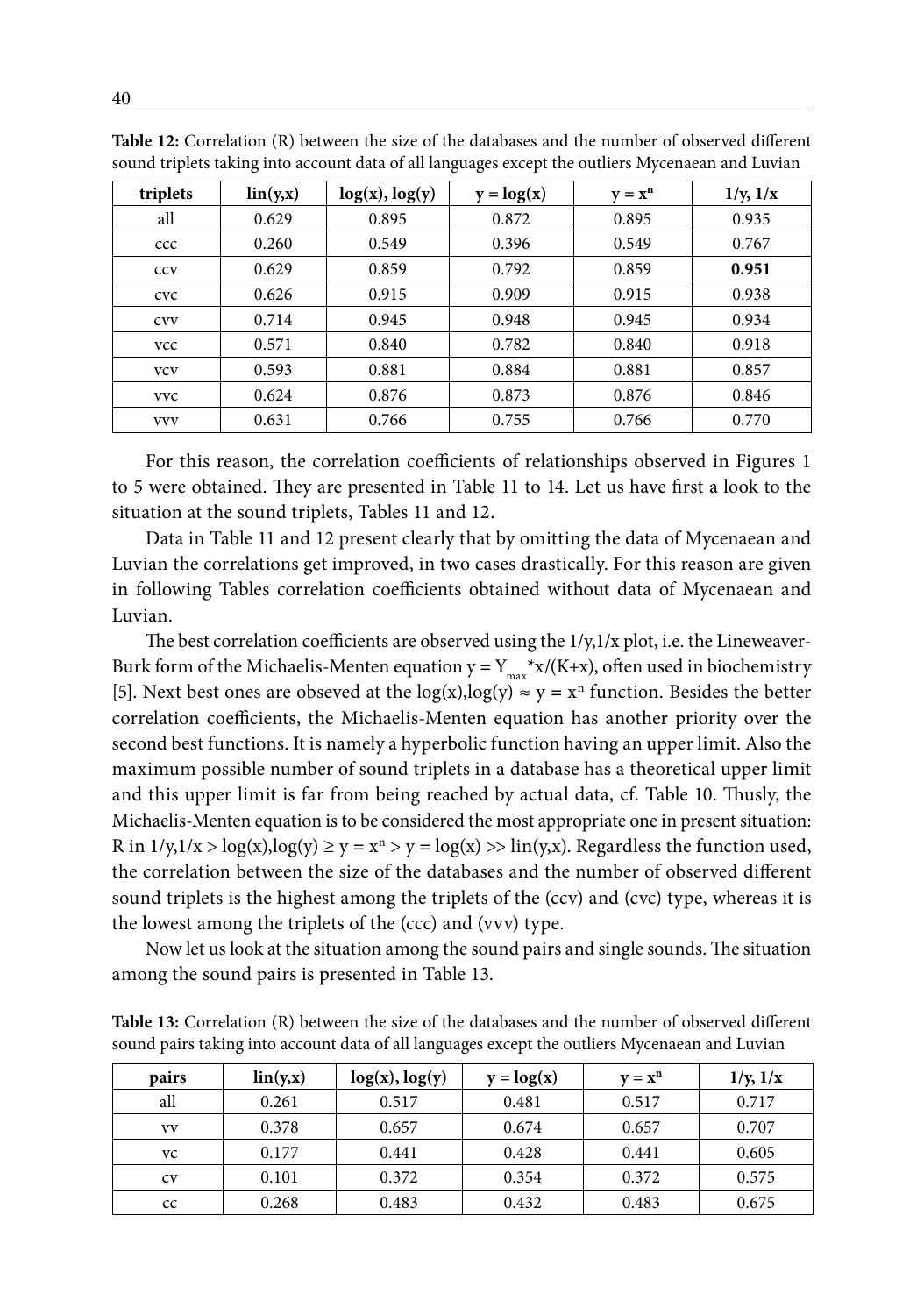Among the sound pairs, the correlation between the size of the databases and the number of observed different sound pairs is much lower than among the sound triplets. This indicates that the number of observed different pairs is not that dependent on the size of the database as in the case of the sound triplets. This means that the size of the database doesn't influence appreciably the results of the sound pairs and that the main contribution have the differences in sound pair frequency between the languages.

The situation among single sounds is presented in Table 14. Here, only the data using the Lineweaver-Burk form of the Michaelis-Menten equation are presented, since other correlation coefficients are still lower.

**Table 14:** Correlation (R) between the size of the databases and the number of observed different sounds taking into account data of all languages except the outliers Mycenaean and Luvian

| single | R     |
|--------|-------|
| all    | 0.149 |
|        | 0.000 |
| c      | 0.144 |

The correlation coefficients are in this case very low, indicating that the size of the database in the case of single sounds has little if any influence on the results, as well as that the almost only contribution have the differences in sound frequency between the languages.

The situation using the Michaelis-Menten plot is illustrated in Figures 6-8. They are presented in two versions. Above is the situation where all languages are included. Below is the enlarged left hand part of it to see better the situation among languages for which smaller databases are available.

#### *Sound triplets*

In Figure 6 can be seen that the Michaelis Menten function is better than the log,log function not only due to higher correlation coefficients but also by its shape indicating an upper limit of the possible number of different sound triplets. The spread of the numbers of different sound triplets characteristic for the languages in question is clearly seen to be superimposed to their dependence on the size of the database. Thus, among a number of tested languages, especially those ancient languages for which too small databases could be prepared, the size of known texts is too small for a serious comparison based on the frequency of sound triplets observed in them. In Figure 6 we can see also that if we take the obtained Michaelis Menten function as an average of all data, then the languages placed below and to the right of the Michaelis Menten regression line have a subaverage number of different sound triplets. These languages are, e.g., Basque, Umbrian, Mycenaean, Luvian, Hittite, Oscan. The languages placed above and to the left of the Michaelis Menten regression line have an over-average number of different sound triplets. These languages are, e.g., Latin, Old Church Slavonic, Venezian, Greek, Etruscan, Old Slovene. However, as presented in Table 9 and 10, these values are, with few exceptions, well below the theoretically possible ones.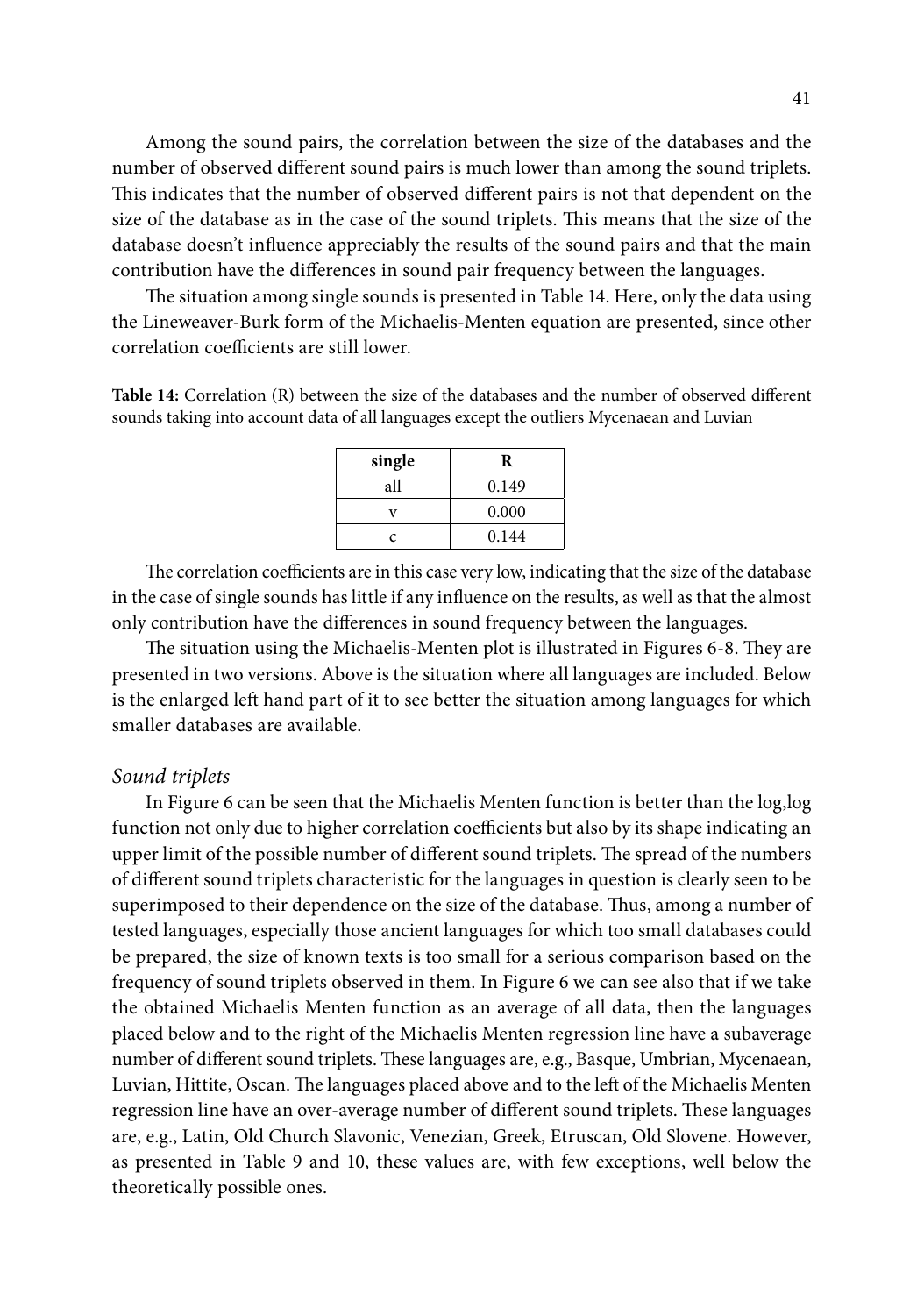

*Figure 6: Comparison of data of the dependence between the size of the databases and the number of observed different sound triplets and those reconstructed using the Michaelis-Menten, MM, resp. the log,log function*

#### *Sound pairs*

42

In Figure 7 can be seen that the spread of the numbers of different sound pairs is superimposed to their dependance on the size of the database. However, the dependence on the size of the database is in the case of sound pairs not as expressed as in the case of sound triplets. In spite of that, among a number of tested languages, especially those ancient languages for which too small databases could be prepared, the size of known texts is so small that a serious comparison based on the frequency of sound pairs observed in them is questionable.

In Figure 7 we can see that in the case of sound pairs, the languages placed below and to the right of the Michaelis Menten regression line having an subaverage number different of sound pairs are, e.g., Finnic, Greek, Basque, Estonian, Umbrian, Mycenaean, Luvian, Hittite, Oscan. The Latin and Venezian language are placed close to the regression line. The languages placed above and to the left of the Michaelis Menten regression line have an over-average number of different sound triplets. These languages are, e.g., Old Church Slavonic, Etruscan, Old Slovene, Venetic.



*Figure 7: Comparison of data of the dependence between the size of the databases and the number of observed different sound pairs and those reconstructed using the Michaelis-Menten function*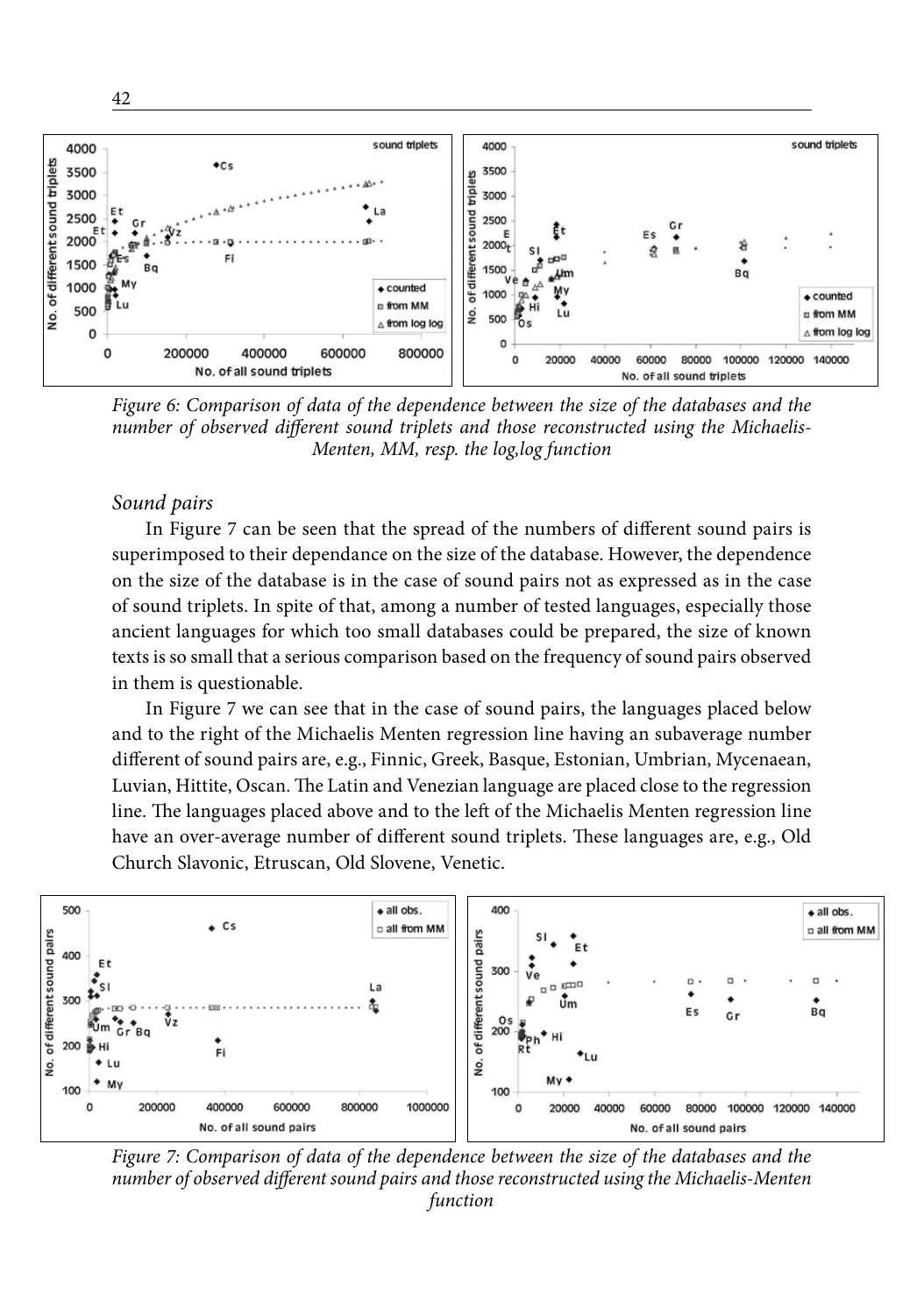

*Figure 8: Comparison of data of the dependence between the size of the databases and the number of observed different sounds and those reconstructed using the Michaelis-Menten function*

#### *Single sounds*

In Figure 8 can be seen that the spread of the numbers of different sounds is hardly dependent on the size of the database.

### Discussion

#### *Vowel-to-consonant ratio*

The vowel-to-consonant ratio in tested languages is as follows [3]:

1.70 *=* My >> 1.20 > Lu > PhT > PhA > 1.10 > VeV > RtV > RtT > RtB > Gr > Bq >  $1.00 > S$ l > VeB > Fi > Vz > Hi > Cs > Es > VeT > Um > 0.90 > LaC > EtB > LaS > Os >  $0.80 > E tT = 0.74$ 

Obvious outliers are Mycenaean, where the vowels seem to prevail by far, followed by Luvian, whereas in Etruscan as read by the mainstream linguists the consonants prevail more than in any other tested language. Interestingly, by Bor's [6–7] way of reading, Etruscan falls between the two reading variants of Latin, thus it normalizes its position in present respect.

#### *Importance of the size of the database*

From the vowel-to-consonant ratio, data in Table 11 and 12, as well as Figure 2 and 5 can be concluded that Mycenaean and Luvian are outliers, drastically influencing some of the tested functions.

Tables 11-13 indicate that the Lineweaver-Burk form of the Michaelis-Menten equation gives the best correlations between the size of the database expressed as the number of all observed sound (singlets, pairs, triplets) and the number of different sound (singlets, pairs, triplets). Since this is a hyperbolic function, it is also theoretically the most appropriate one, since the number of different sounds and their combinations has an upper limit. Next to it, the log,log function and the power,linear (in fact root,linear) give good correlation.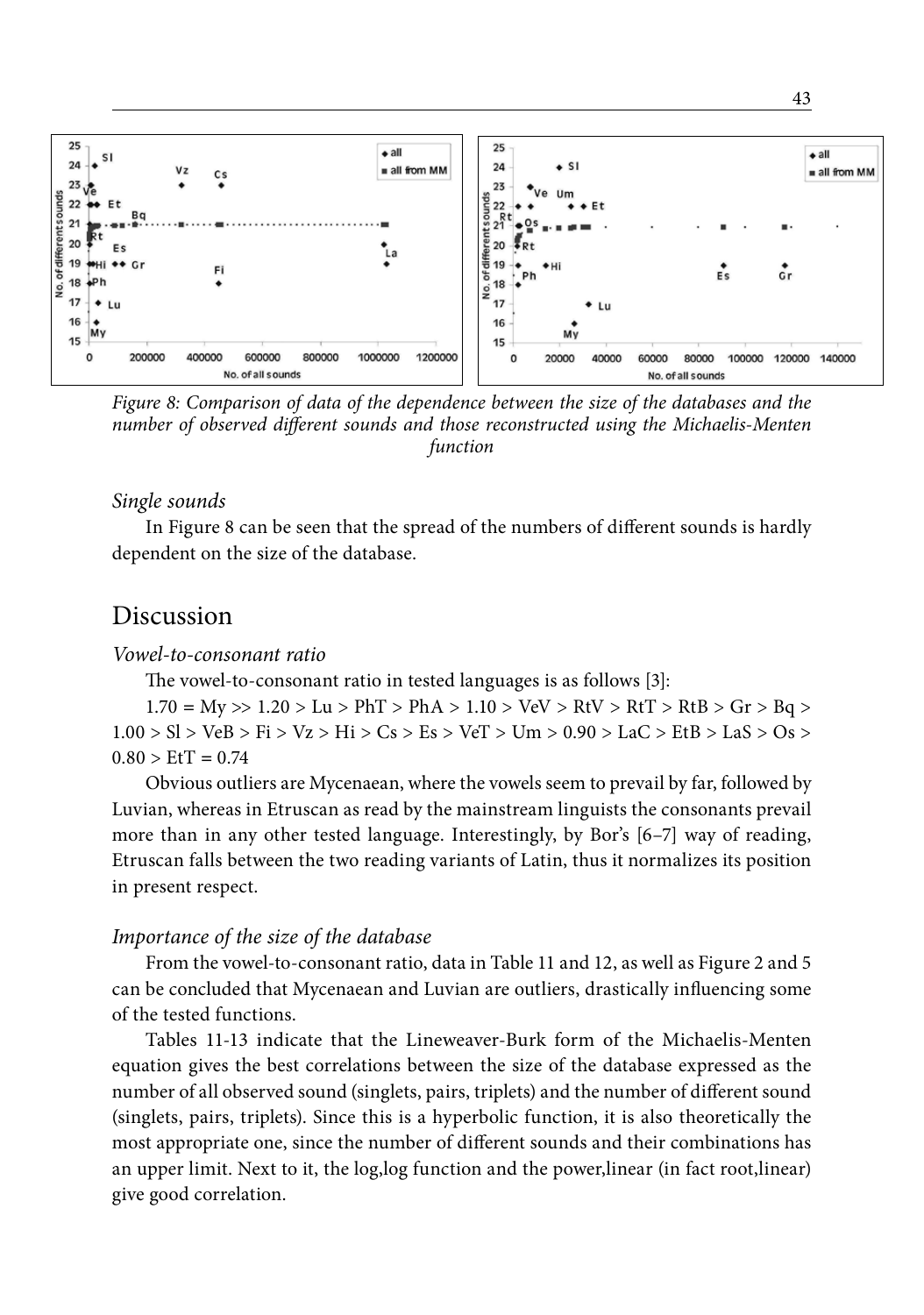All of them indicate that the number of observed different sounds and their combinations is a nonlinear function of the size of the database.

In Figure 8 can be seen that the number of observed different sounds reconstructed from the Michaelis Menten function falls close to or on the upper limit of this function derived from observed data. Only Luvian and Mycenaean deviate more than the others. From this observation follows that the spread of data in the case of single sounds is not the function of the size of the database but only of the differences between the languages. Thus, language distances based on frequencies of single sounds used in previous [1-4] and present work are credible.

That is reflected also in the values of the Michaelis-Menten constant K, Table 15, from which we can conclude that taking  $x = 10<sup>*</sup>K$  as a limit beyond which the size of the database has less than 10 *%* probability to influence the results, is appropriate. Among the single sounds a database containing over 700 signs would be of a sufficient size by this criterion. For the sound pairs to be taken into account, a database should contain more than 8000 sound pairs. Among the triplets, such a limit would be over 30.000 sound triplets. If x *=* 20\*K would be taken as a criterion predicting less than 5 *%* probability that the size of the database would influence the results, then the respective values would be 1380, 15780, and 60500, respectively

**Table 15:** The values of the Michaelis-Menten constant K for the dependence of the number of different sound combinations on the number of all observed sound combinations as well as the necessary number of all sound combinations in the database in order that the influence of the size of the database is less than the given percentage

| all observed different |      |        | probability of influence |  |  |
|------------------------|------|--------|--------------------------|--|--|
|                        |      | $10\%$ | $< 5\%$                  |  |  |
| single sounds          | 69   | 690    | 1380                     |  |  |
| sound pairs            | 789  | 7890   | 15780                    |  |  |
| sound triplets         | 3025 | 30250  | 60500                    |  |  |

If we look now at the Table 1, we can see that all tested language databases exceed the 700 sounds limit as well as the 1380 sounds limit for single sounds. Thus the results obtained from the single sound frequencies [1-4] are valid. For the sound pairs the situation is different. The databases of languages Os, Ph, Rt, and Ve are smaller than the 8000 pairs limit and in addition, the databases of languages Hi and Sl are smaller than the 15780 pairs limit. The results obtained for these languages are thus questionable, at least. Still worse is the situation among the sound triplets. In this case, the databases of languages Et, Hi, Lu, My, Os, Ph, Rt, Sl, Um, and Ve are smaller than 30.000 triplets.

Thusly, exactly for the ancient languages Et, Ph, Rt, and Ve, for which the studies [1-4] were started, only the data on frequency of single sounds are useful, but not the data on sound pairs and triplets. For this reason, of the Tables 4-6 in ref [4] only the part presented in Table 16 is applicable.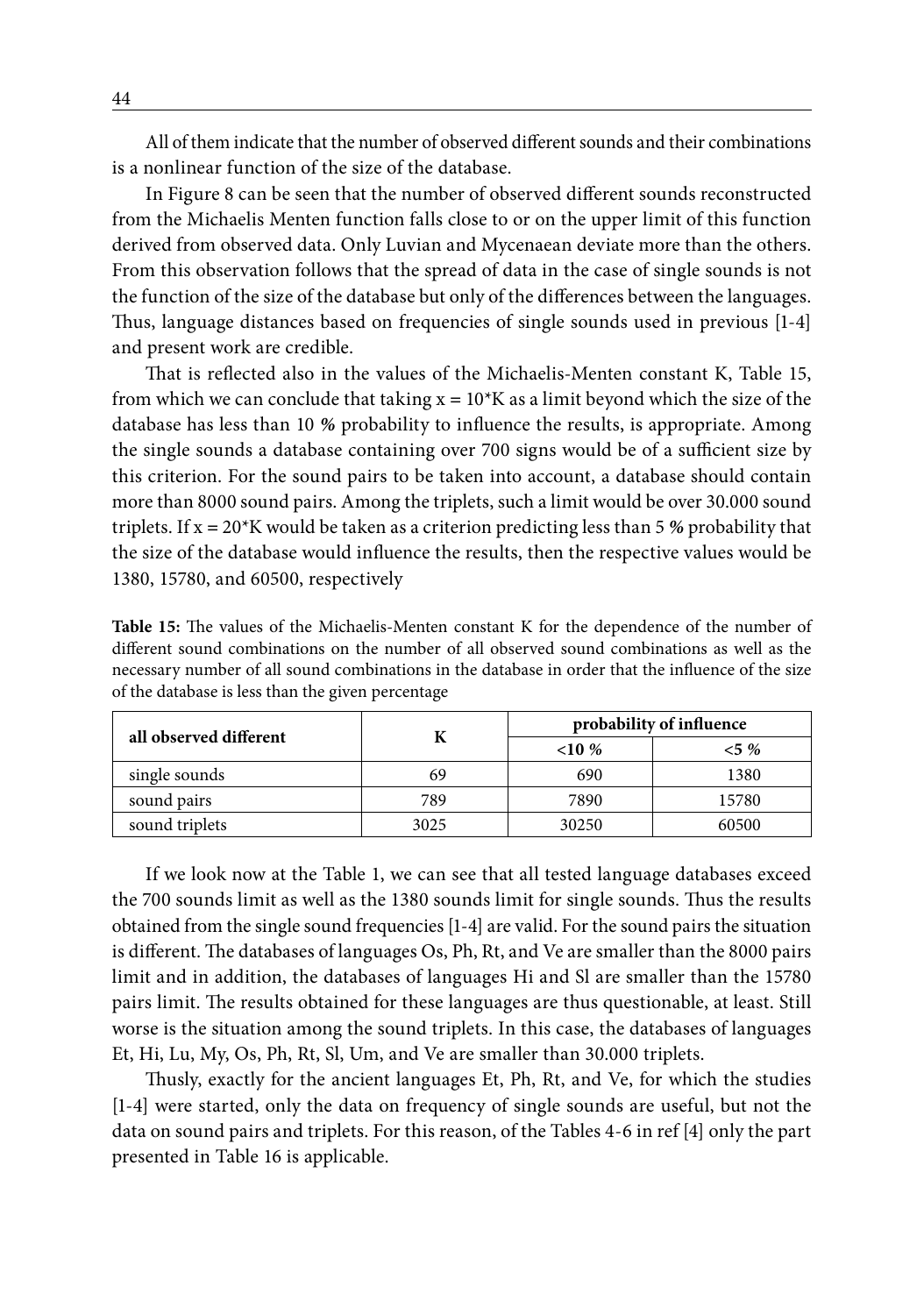| <b>Sounds</b> | Method      | Etruscan                                                                                                                                                            | Old Phrygian                         | Rhaetic                                                                              | Venetic                                |  |
|---------------|-------------|---------------------------------------------------------------------------------------------------------------------------------------------------------------------|--------------------------------------|--------------------------------------------------------------------------------------|----------------------------------------|--|
| Single        | <b>PCA</b>  | Et < Rt < Sl < La < Gr                                                                                                                                              | $Ph < S$ l <la<math>&lt;Gr</la<math> | Rt <et<sl<la<gr< td=""><td>Ve<cs<gr<sl<la< td=""></cs<gr<sl<la<></td></et<sl<la<gr<> | Ve <cs<gr<sl<la< td=""></cs<gr<sl<la<> |  |
|               | F,R,STE     | Et <rt<sl<la<gr td=""  <=""><td>Ph &lt; S l &lt; Gr &lt; La</td><td>Rt &lt; Sl &lt; Et &lt; La &lt; Gr</td><td>Ve &lt; Cs &lt; S &lt; Gr &lt; La</td></rt<sl<la<gr> | Ph < S l < Gr < La                   | Rt < Sl < Et < La < Gr                                                               | Ve < Cs < S < Gr < La                  |  |
|               | SuD(S)      | $Et < Rt < S$ l< $La < Gr$                                                                                                                                          | Ph < S l < Gr < La                   | Rt < Sl < Et < La < Gr                                                               | Ve < Cs < S < Gr < La                  |  |
| <b>Sounds</b> | Method      | Etruscan                                                                                                                                                            |                                      | Rhaetic                                                                              |                                        |  |
| Single        | <b>PCA</b>  | EtT <rtt<lac<sl<gr< td=""><td></td><td>RtT<ett<lac<sl<gr< td=""><td></td></ett<lac<sl<gr<></td></rtt<lac<sl<gr<>                                                    |                                      | RtT <ett<lac<sl<gr< td=""><td></td></ett<lac<sl<gr<>                                 |                                        |  |
|               | F, R        | EtT <rtt<sl<lac<gr< td=""><td></td><td>RtT<ett<sl<lac<gr< td=""><td></td></ett<sl<lac<gr<></td></rtt<sl<lac<gr<>                                                    |                                      | RtT <ett<sl<lac<gr< td=""><td></td></ett<sl<lac<gr<>                                 |                                        |  |
|               | <b>STE</b>  | EtT <rtt<sl<gr<lac< td=""><td></td><td>RtT<ett<sl<lac<gr< td=""><td></td></ett<sl<lac<gr<></td></rtt<sl<gr<lac<>                                                    |                                      | RtT <ett<sl<lac<gr< td=""><td></td></ett<sl<lac<gr<>                                 |                                        |  |
|               | SuD         | EtT <rtt<sl<lac<gr< td=""><td></td><td>RtT<sl<ett<lac<gr< td=""><td></td></sl<ett<lac<gr<></td></rtt<sl<lac<gr<>                                                    |                                      | RtT <sl<ett<lac<gr< td=""><td></td></sl<ett<lac<gr<>                                 |                                        |  |
|               | SuS         | EtT <rtt<sl<lac<gr< td=""><td></td><td colspan="3">RtT<ett<sl<lac<gr< td=""></ett<sl<lac<gr<></td></rtt<sl<lac<gr<>                                                 |                                      | RtT <ett<sl<lac<gr< td=""></ett<sl<lac<gr<>                                          |                                        |  |
| Sounds        | Method      | Old Phrygian                                                                                                                                                        |                                      | Venetic                                                                              |                                        |  |
| Single        | <b>PCA</b>  | PhT <sl<lac<gr< td=""><td></td><td colspan="3">VeT<cs<gr<sl<lac< td=""></cs<gr<sl<lac<></td></sl<lac<gr<>                                                           |                                      | VeT <cs<gr<sl<lac< td=""></cs<gr<sl<lac<>                                            |                                        |  |
|               | F, R        | PhT <sl<gr<lac< td=""><td></td><td colspan="3">VeT<gr<cs<sl<lac< td=""></gr<cs<sl<lac<></td></sl<gr<lac<>                                                           |                                      | VeT <gr<cs<sl<lac< td=""></gr<cs<sl<lac<>                                            |                                        |  |
|               | <b>STE</b>  | PhT <sl<gr<lac< td=""><td></td><td colspan="3">VeT<cs<gr<sl<lac< td=""></cs<gr<sl<lac<></td></sl<gr<lac<>                                                           |                                      | VeT <cs<gr<sl<lac< td=""></cs<gr<sl<lac<>                                            |                                        |  |
|               | SuD         | PhT < S l < LaC < Gr                                                                                                                                                |                                      | VeT < Gr < S < Cs < LaC                                                              |                                        |  |
|               | SuS         | PhT <sl<gr<lac< td=""><td></td><td colspan="3">VeT<cs<sl<gr<lac< td=""></cs<sl<gr<lac<></td></sl<gr<lac<>                                                           |                                      | VeT <cs<sl<gr<lac< td=""></cs<sl<gr<lac<>                                            |                                        |  |
| Sounds        | Method      |                                                                                                                                                                     |                                      | Etruscan                                                                             |                                        |  |
| Pairs         | R, STE      |                                                                                                                                                                     |                                      | Et <rt<sl<la<gr< td=""><td></td></rt<sl<la<gr<>                                      |                                        |  |
|               | SuD(S)      |                                                                                                                                                                     |                                      | Et <rt<sl<la<gr< td=""><td></td></rt<sl<la<gr<>                                      |                                        |  |
| Pairs         | $\mathbf R$ |                                                                                                                                                                     |                                      | EtT <rtt<sl<lac<gr< td=""></rtt<sl<lac<gr<>                                          |                                        |  |
|               | <b>STE</b>  |                                                                                                                                                                     |                                      | EtT <rtt<sl<lac<gr< td=""></rtt<sl<lac<gr<>                                          |                                        |  |
|               | SuD         |                                                                                                                                                                     |                                      | EtT <rtt<lac<sl<gr< td=""></rtt<lac<sl<gr<>                                          |                                        |  |
|               | SuS         |                                                                                                                                                                     |                                      | EtT <rtt<sl<lac<gr< td=""></rtt<sl<lac<gr<>                                          |                                        |  |

Table 16: Applicable part of the language distances derived from the sound frequencies in [4]

### *Correlation between different languages*

Correlation between tested languages is illustrated in Table 17 with two languages as examples; Latin read in the classical way as an example of a big database and Rhaetic read in the Bor's way as an example of a small database. Table 17 demonstrates that using the frequency of sound pairs and triplets, the selectivity of the method increases in this direction.

| Single | R > 0.90     | 0.90 > R > 0.80       |                                                                        | 0.80 > R > 0.50                         | R > 0.50      |
|--------|--------------|-----------------------|------------------------------------------------------------------------|-----------------------------------------|---------------|
| LaC    | LaS>Os>Sl>Um |                       | Fi>Gr>Es>My>RtT>RtV>Bq>Rt<br>B>PhT>PhA>VeB>VeT>VeV                     | Vz>EtB>Cs>EtT>Hi>Lu                     |               |
| RtB    | RtT > RtV    | $A > PhT > La S > Lu$ | Sl>EtT>Fi>Os>Es>EtB>LaC>Ph                                             | Bq>VeV>Hi>VeB>Cs>Um>Ve<br>T>My>Gr>Vz    |               |
|        |              |                       |                                                                        |                                         |               |
| Pairs  | R > 0.90     | 0.90 > R > 0.80       | 0.80 > R > 0.50                                                        |                                         | R > 0.50      |
| LaC    | LaS          |                       | Os>Um>Bq>RtT>RtB>Sl>Es>RtV>Vz>My>Gr>Fi<br>>PhA>PhT>EtT>VeT>VeV>VeB>EtB |                                         | Lu > Hi > Cs  |
| RtB    | RtT > RtV    |                       | Hi>Bq>Um>VeB>Cs>VeT>Vz                                                 | EtT>Es>EtB>Sl>Fi>LaC>Lu>LaS>PhA>Os>PhT> | VeV > My > Gr |

**Table 17:** Correlation of tested languages based on sound frequencies to Latin and Rhaetic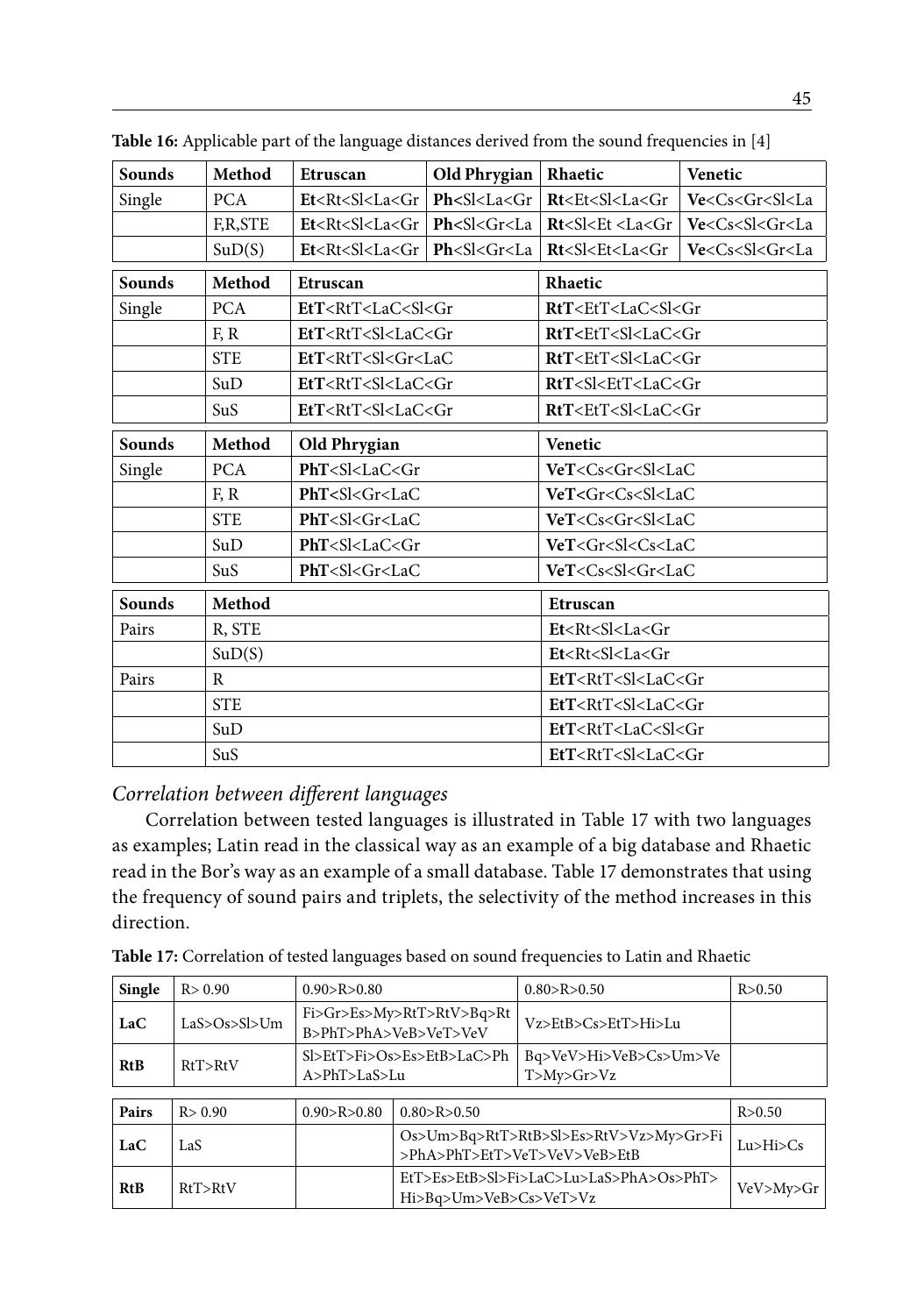| Triplets   | R > 0.90  | 0.90 > R > 0.80 | $0.80 > R > 0.50$ R $> 0.50$ |                                                                                 |
|------------|-----------|-----------------|------------------------------|---------------------------------------------------------------------------------|
| LaC        | LaS       |                 |                              | Vz>Gr>Um>Bq>Os>Es>RtV>My>RtB>RtT>EtT>Sl>Fi<br>>PhT>PhA>EtB>Lu>VeT>VeB>Hi>VeV>Cs |
| <b>RtB</b> | RtT > RtV |                 |                              | EtT>EtB>Es>LaC>Sl>Lu>LaS>PhT>Fi>Um>PhA>VeB><br>Bq>My>Cs>VeT>Os>Vz>Hi>Gr>VeV     |

Thus, the use of sound pairs and triplets is advisable, if the available databases are sufficiently large.

#### *Number of different sound pairs and triplets*

Regardless of the function tested, the best correlation between the size of the database expressed as the number of all observed triplets, and the number of different sound triplets is observed among the triplets groups (cvv) and (cvc), whereas the worst is among (ccc) and (vvv). Among the latter ones as well as the rest of the other triplet subgroups the spread of data overwhelms the dependence on the size of the database.

The fact that Luvian and Mycenaean appeared as ouliers indicates that the decipherment of the signs with which they are written is not yet sufficiently solved. This is apparent already from the Younger's [8] table of Linear B signs, where there are ascribed to 5 signs the vowel (v) sound values, to 56 of them the sound values of the type (cv), to 2 of them of the type (vv), to 7 of them of the type (ccv), whereas at 8 signs the sound value is doubtful and at 9 signs it is unknown. In Table 18 are presented sound pairs of the type (cc) and sound triplets of the type (ccv) and (ccc) observed in Mycenaean. Table 19 presents them for Luvian.

**Table 18:** Some types of sound pairs resp. triplets observed in Mycenaean

| (cc)          | pt>tr>kr>ks>pr          |
|---------------|-------------------------|
| $\vert$ (ccv) | pte>kri>kso>pri>tre>tri |
| $\vert$ (ccc) | $\vert$ (none)          |

**Table 19:** Some types of sound pairs resp. triplets observed in Luvian

| (cc)  | nz>nt>nd>st>rs>lh>sd>sh>rp>rn>sp>rh>rt>hr>rm>lz>mn>mp>rl>tn                     |
|-------|---------------------------------------------------------------------------------|
| (ccv) | nza>nzi>nta>nti>ndu>sta>nda>lha>rsa>sdu>sti>sha>spa>hra>rpa>rna>lza>mna>rta>rma |
| (ccc) | snz                                                                             |

From the above analysis of the situation among the other languages (Tables 6-10) it seems probable that in Linear B (and still more in Linear A) there are present additional signs having the sound value of the (ccv) and possibly even of (cc) or (ccc) type.

Since for the decipherment of the Linear B script there had been based on Latin and especially on Greek [9], then basing on the above analysis there should be allowed also for the possibility that some Slavic characteristics may be applicable, since Old Church Slavonic and Old Slovene have the highest numbers of different sound pairs of the type (cc) and sound triplets of the type (ccv) and (ccc). In Table 20 are presented twenty most frequent ones in these Slavic languages as an impetus for additional study.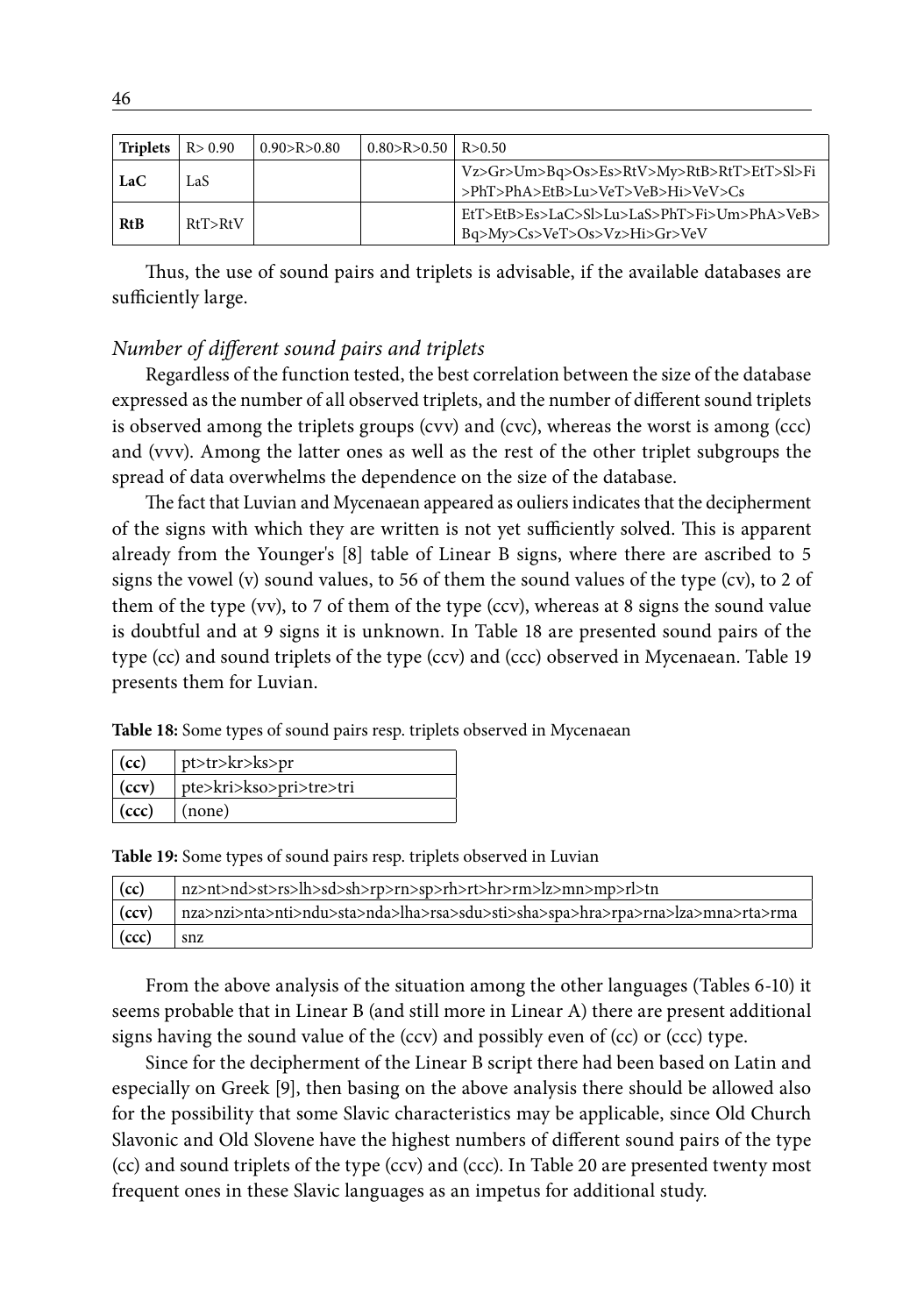**Table 20:** Twenty most frequent consonantal sound pairs resp. triplets in Old Church Slavonic and Old Slovene

| (cc)          |                                                                                 |
|---------------|---------------------------------------------------------------------------------|
| Cs            | st>pr>št>tv>sl>sv>vs>tr>sp>gl>žd>sk>dn>br>vr>vš>bl>mn>dr>vz                     |
| <sub>S1</sub> | st>pr>sv>dn>br>sp>tr>rn>rt>vs>gr>pš>kr>bl>lž>št>zl>vr>sk>dv                     |
| (ccv)         |                                                                                 |
| Cs            | pri>šte>sti>tvo>sta>gla>šti>šta>pro>svo>sto>bla>žde>spo>svi>mno>bra>vsi>slo>sla |
| <sub>S1</sub> | sta>stu>sti>bra>sve>dnu>spo>rni>pri>pše>gre>pra>pre>tri>svo>lža>rtu>vsa>tra>pro |
| (ccc)         |                                                                                 |
| Cs            | stv>str>mrt>smr>čst>vst>tvr>skr>drž>vsk>rtv>stn>rst>vzd>tgd>crk>prv>zdr>vzm>rkv |
| <sub>S1</sub> | dvr>vrn>str>rst>lsk>rtr>stn>stv>štr>črn>lžn>mrt>rtv>slz>vst>bhr>brg>brn>drž>dst |

# Conclusions

Mycenaean and Luvian are obvious outliers in present study. In them vowels prevail more than in other tested languages. In Etruscan, as read by the mainstream linguists, the consonants prevail more than in any other tested language.

To obtain reliable results on studying the language distance based on sound frequency, the size of the database is important. Taking the frequency of single sounds as the basis for the approach, a database containing over 700 signs would be of a sufficient size. For the sound pairs to be taken into account, a database should contain more than 8000 sound pairs. For the sound triplets, such a limit would be over 30.000 sound triplets. Thus, in previous studies [1-4] only results based on the frequency of single sounds are reliable for the ancient languages like Etruscan, Old Phrygian, Rhaetic and Venetic.

The selectivity of the method, however, increases in the direction single sounds < sound pairs < sound triplets. For this reason, the use of sound pairs and triplets is advisable, if the available databases are sufficiently large.

In Luvian and especially in Mycenaean there seems that several additional sound pairs of the type consonant-consonant resp. sound triplets of the type consonant-consonantvowel or even consonant-consonant-consonant should be taken into account. Since the Latin and Greek ones were already considered, the Slavic ones should be tested as well.

# References

- 1. M. Silvestri, G. Tomezzoli, *Linguistic Computational Analysis to measure the distances between ancient Venetic, Latin and Slovenian Languages*, Proceedings of the Third International Topical Conference, Ancient Settlers of Europe, Založništvo Jutro, Ljubljana **2005**, 77-85, http://www. korenine.si/zborniki/zbornik05/tomezzoli\_venslolat.htm.
- 2. M. Silvestri, G. Tomezzoli, *Linguistic distances between Rhaetian, Venetic, Latin and Slovenian languages*, Proceedings of the Fifth International Topical Conference, Origin of Europeans, Založništvo Jutro, Ljubljana **2007**, 184-190, http://www.korenine.si/zborniki/zbornik07/tomezzoli\_dist07.pdf.
- 3. A. Perdih, G. Tomezzoli, V. Vodopivec, *Comparison of contemporary and ancient languages*. Zbornik šeste mednarodne konference Izvor Evropejcev (Proceedings of the Sixth International Topical Conference, Origin of Europeans), Jutro, Ljubljana **2008**, 40-87, http://www.korenine. si/zborniki/zbornik08/comparison\_languages.pdf.